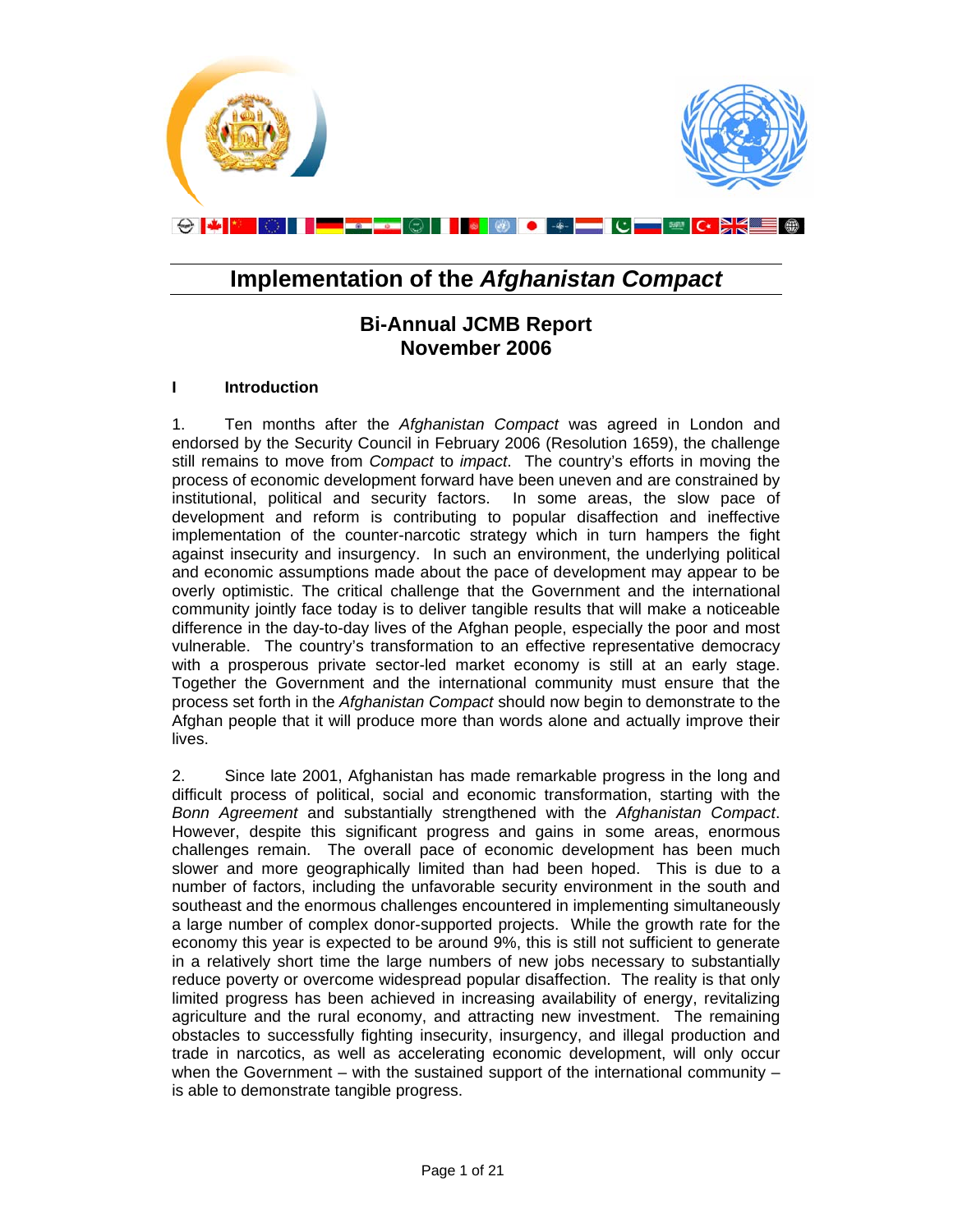3. Despite the joint efforts of the Government and the international community, this year saw continued high growth in poppy production. Opium poppy cultivation increased by 59% but production of opium increased by 49% due to decreased yields in some areas; Helmand Province accounted for 42% of the national poppy cultivation. The scourge of the narcotics industry has significantly helped fuel the ongoing insurgency in the four southern provinces, undermining efforts to improve governance and reduce corruption. The large-scale diversion of resources into the narcotics industry also continues to have significant adverse consequences for the development of the economy and governance throughout the country. This difficult environment has resulted in more intense and widespread military operations and a more aggressive insurgency originating partly from outside of Afghanistan's borders and largely concentrated in four southern provinces. Insurgent and/or terroristrelated security incidents have increased from less than 300 per month by end-March 2006 to over 600 by end-September, compared with a 2005 average of approximately 130 per month. The insurgency has directly resulted in over 3,700 fatalities since January 2006, which account for 89% of all deaths (4,214) resulting from violent conflict in Afghanistan since 1 January 2006 – a rate four times greater than in 2005. Confronting increased insurgent activity in these areas has diverted much of the Government's attention and significant resources. It threatens to reverse some of the gains made in the recent past, with development activities being especially hard hit in several areas, resulting in partial or total withdrawal of international agencies in a number of the worst-affected provinces.

4. The limited progress in introducing systems for strengthened good governance has led to corruption and inefficiency at all levels of the public sector, increasing the general sense of dissatisfaction currently felt by many Afghans. The oversight role of the National Assembly and the introduction of improvements in the performance of other government functions have thus far had only limited impacts. There is a real risk that the momentum that was achieved through the I-ANDS and *Afghanistan Compact* could be lost unless there is greater consolidation and more inclusive nation-building and reform efforts, as well as sustained broad-based economic growth and development in Afghanistan. There is also some danger that a lack of significant progress in the security environment may not only undermine efforts to stabilize Afghanistan itself, but also have much broader international implications.

5. Notwithstanding this very challenging environment, in the last six months there has been substantial progress in a number of key areas. The Government has established an overall development framework that includes detailed and focused implementation and monitoring mechanisms. Within this overall framework, the Government has also established a crisis management group which is currently addressing more effectively the ongoing security concerns in the four southern provinces. These are notable achievements augmented by programs to increase local capacity to manage the social and economic development of the country. The Government jointly with the international community is taking steps to ensure that the implementation of development programs is more transparent and focused, and based increasingly on reporting requirements that incorporate quantifiable and measurable indicators. There is also a growing determination to address thorny issues of governance.

6. Insecurity in the south should not be permitted to detract from delivering sustainable economic development in the rest of the country. Even as the Government and the international community jointly develop adequate responses for dealing with the situation in the south, more effort is needed to improve the lives of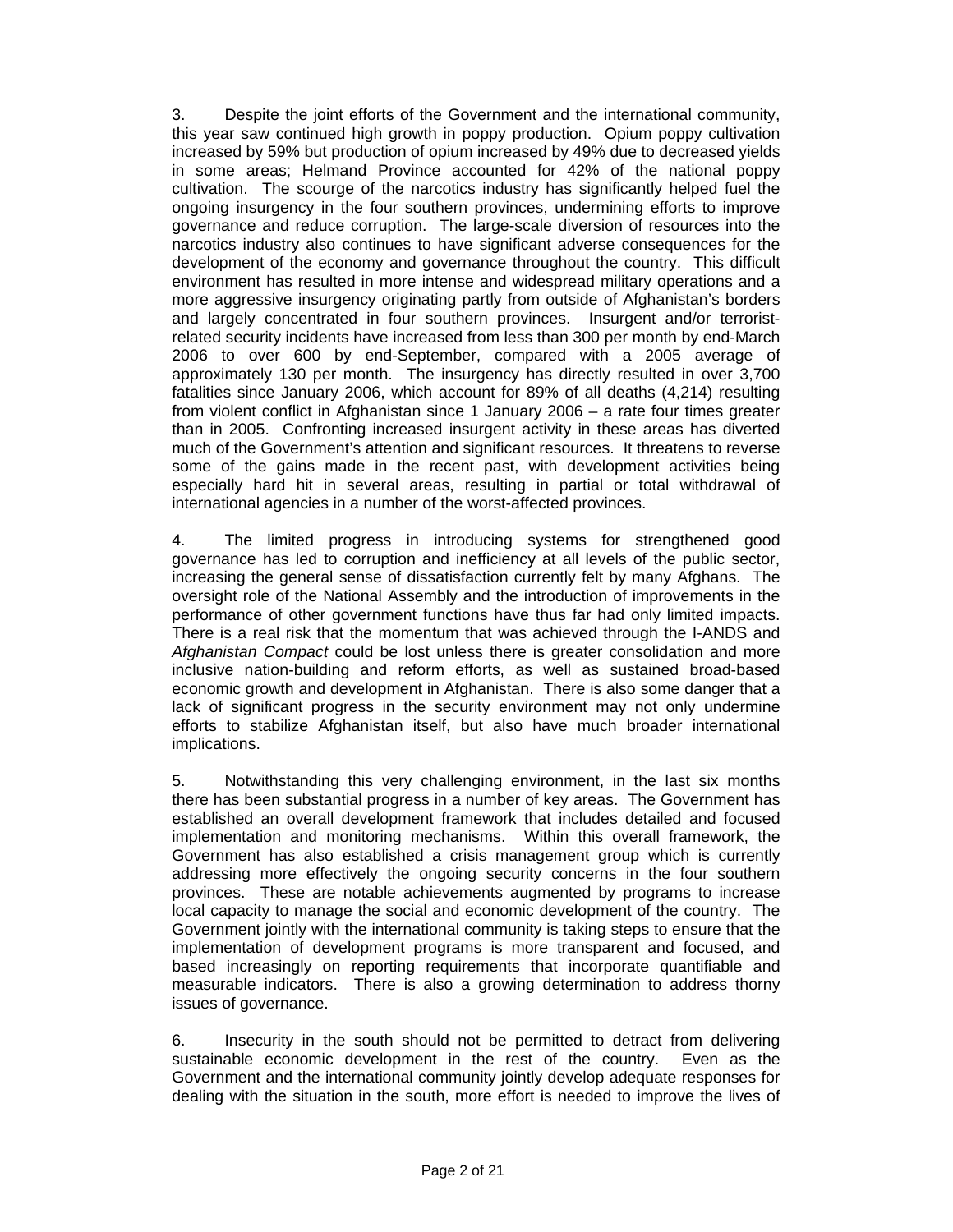people in other regions. Economic advancement elsewhere in the country could also contribute to improving the security situation in the south.

### **Achievement of the Compact Benchmarks with Target Dates of End-1385**

7. Of the short-life benchmarks, seven key results are expected to be achieved by end-1385. The details are provided in Table 1 of this report. (The first JCMB meeting decided that the end-2006 benchmark deadlines would be interpreted as being end-1385).

**Benchmark 2.1.2:** A national appointments mechanism is in place through a Presidential Decree.

**Benchmark 2.4:** The National Assembly is being provided with technical and administrative support to fulfill effectively its constitutionally mandated roles; this will be an ongoing activity.

**Benchmark 2.7.3:** The review and reform of oversight procedures relating to corruption, lack of due process and miscarriage of justice has been initiated, but under the Compact the time line for their achievement extends to 1389 (2010).

**Benchmark 2.8:** The process of land registration in all administrative units and the registration of titles has been approached from a broader sectoral perspective to focus more on the requisite land policy and legal framework required to support a registration and dispute settlement process.

**Benchmark 3.5:** Sustainable water resources management strategies and plans covering irrigation and drinking water supply are expected to be completed by end-1385. The strategic policy framework for the water sector has been approved by the Supreme Council on Water Affairs Management, water resources management policies are under review and the institutional set-up for water resources management has been drafted.

**Benchmark 8.3.2:** New business organization laws (Partnership and Corporation Laws) will have been reviewed by the Ministries of Commerce and Industry and Justice by December and it is expected that the proposed new laws will be submitted to the National Assembly by end-1385. These laws are also part of the larger group of proposed new commercial laws being prepared for submission under benchmark 8.3.

**Benchmark 8.4:** State-owned banks that have not been re-licensed will be liquidated by end-1385.

The achievements are strictly in terms of meeting the immediate indicator or target as noted in the *Afghanistan Compact*. Benchmarks, however, are means to an end, not an end in themselves. To ensure that the benchmarks achieve the desired goals over the medium to long run, the JCMB will continue to monitor the quality of implementation for each of the benchmarks achieved.

8. Five short-life benchmarks will require re-doubled effort by all concerned if they are to be met by the target date of end-1385. In the unlikely event of their not being met, JCMB agreement and approval on new target dates will be required.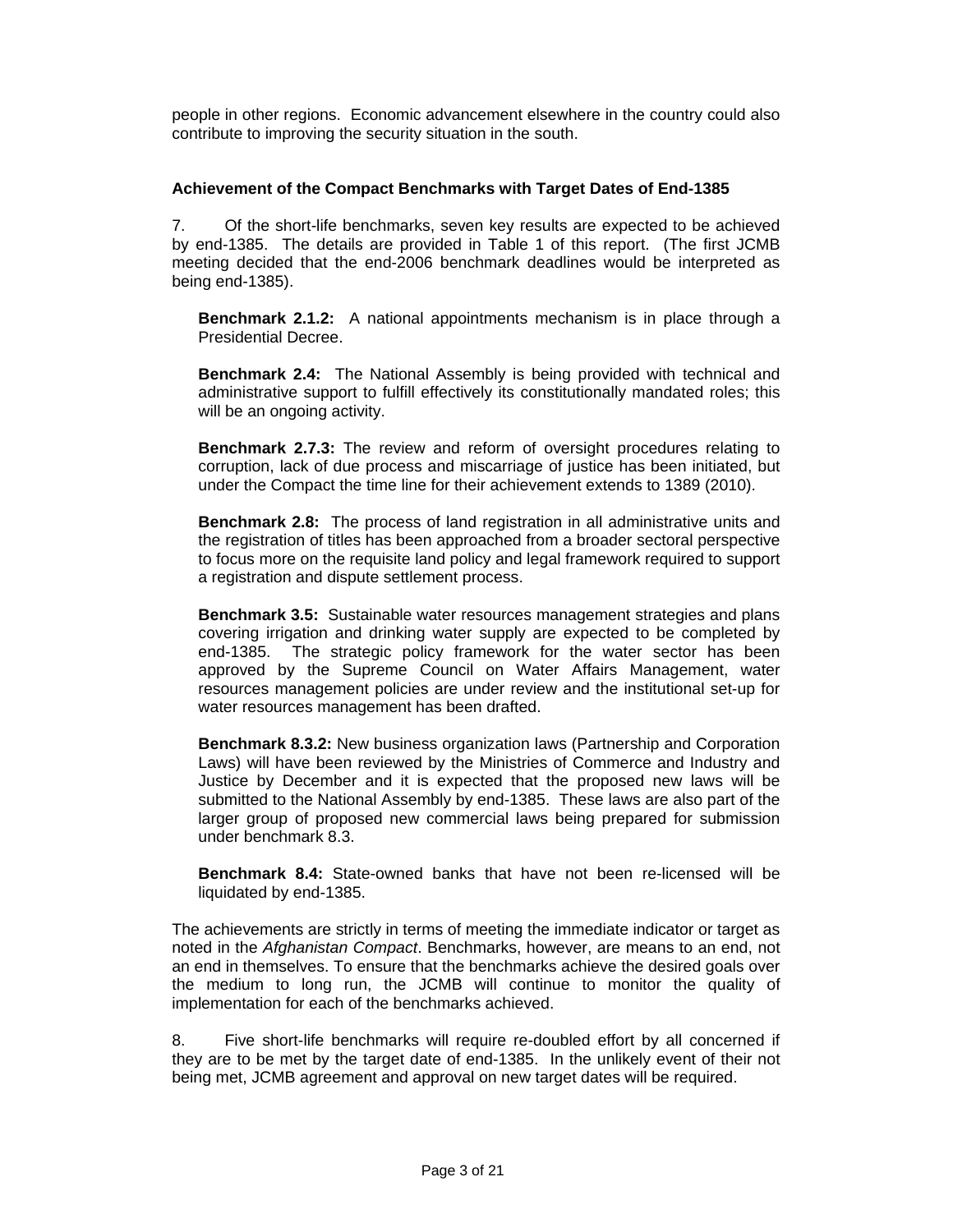**Benchmark 2.1.3:** The review of administrative boundaries is progressing, although any final agreement will need to engage the Cabinet and National Assembly and will consequently require more time.

**Benchmark 2.2:** The process for the ratification of the UN Convention against Corruption has commenced though again this will require the approval of the National Assembly which will introduce this item into its order of work in 2007.

**Benchmark 3.4:** To establish an enabling regulatory environment for profitable extraction of Afghanistan's mineral and natural resources, the Government has put in place the Minerals and Hydrocarbons Laws. The *Compact* benchmark also requires that minerals and hydrocarbons regulations be enacted by early 2007.

**Benchmark 4.3:** The completion of a human resource study will require additional resources and capacity if the benchmark is to be completed by end-1385.

**Benchmark 8.3:** The draft Corporation, Partnership, Arbitration, and Mediation laws are in the final stages of preparation for submission to the Cabinet and the National Assembly. They are being circulated to stakeholders and are in the final stages of review for World Trade Organization compatibility. The remaining six draft commercial laws are currently being reviewed and translated into Dari. It is expected that with additional effort all 10 proposed commercial laws will be ready for submission to the Cabinet and the National Assembly by end-1385.

#### **II. Issues for JCMB Attention**

9. Among the most critical issues affecting the implementation of the benchmarks agreed in the *Afghanistan Compact* and which require the attention of the JCMB are:

- **Security** Increasing insecurity and insurgency in the south and southeast is diverting the Government's attention and efforts away from legislative progress and institutional reform;
- **Financial Resources** Lack of adequate resources through the core national budget for development, limited financial management at provincial levels, and slow implementation of development projects;
- **Capacity** Limited Government capacity in light of the challenges and ineffectiveness of international assistance, particularly in capacity building;
- **Private Sector Investment** The limited ability of the private sector, largely due to insecurity, to generate employment and reduce poverty; and
- **Legislation** The limited ability of the Government and the National Assembly, largely due to capacity constraints, to develop and bring into law important pieces of legislation.

10. There are a number of reasons why progress has been slow or non-existent. National and regional political factors have undermined security and led to the increased insurgency in some parts of the country. Poor governance resulting from a lack of accountability, widespread corruption and limited capacity, exacerbated by the large and growing narcotics sector, has deterred development efforts. Afghanistan lacks a comprehensive anti-corruption strategy that identifies the key areas and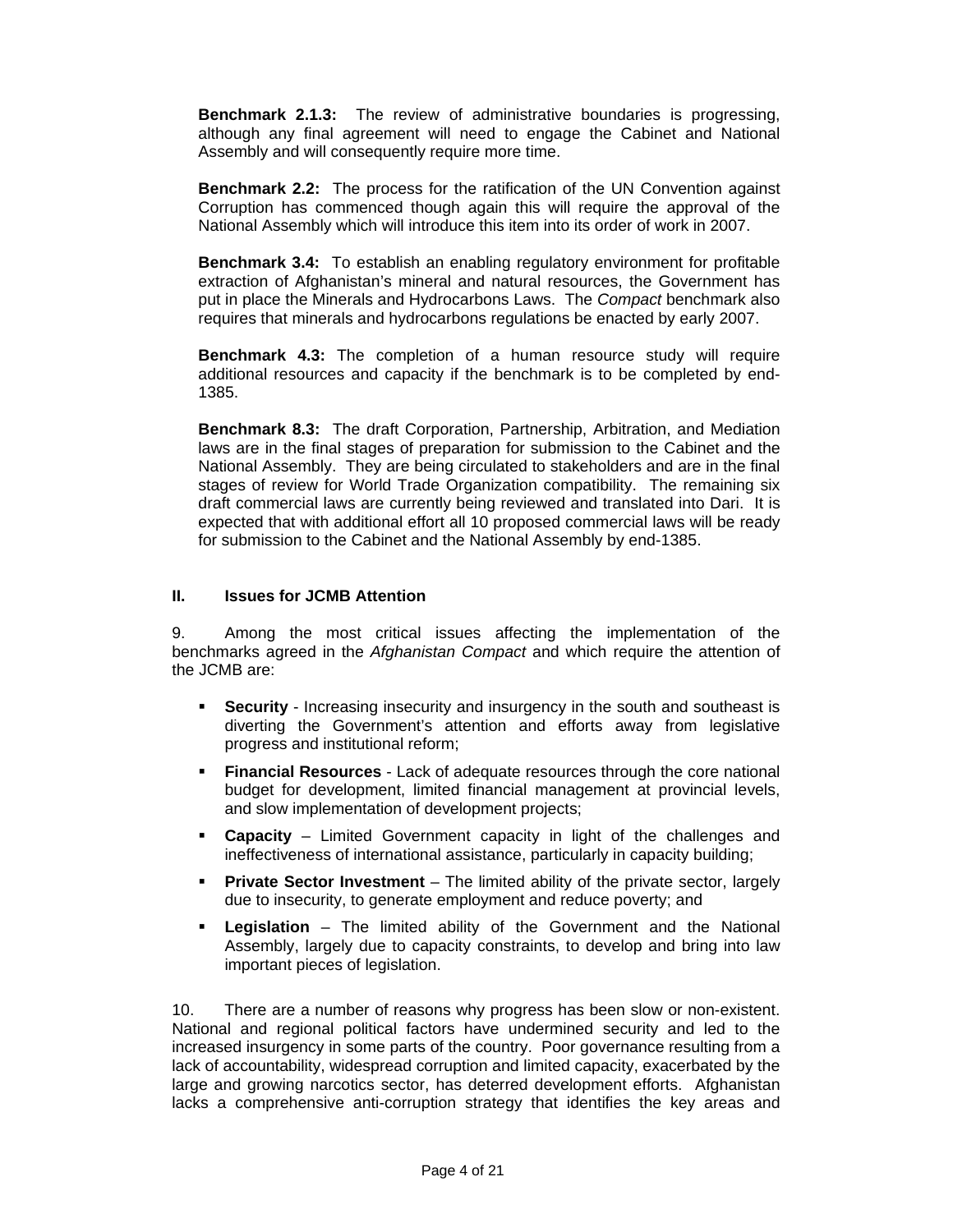sectors that need to be prioritized to address the pervasive negative impacts on governance, social and economic development. There has also been insufficient coordination of donor assistance and alignment with the priorities established in the *Afghanistan Compact*. Despite many good intentions and in some cases adequate resources, project implementation has been slowed down due to, among other factors, capacity constraints and excessively complicated procedures in the disbursement of funds from the core and external budgets including limited fungibility of funds. In particular, key investments in infrastructure, critical for making a difference in people's day-to-day lives, are not moving at a pace that can meet people's expectations.

### Restoring Security – Responding to Increasing Insecurity and Insurgency

11. A rise in insurgent activity in the south and southeast has increased insecurity, which has had a significant negative impact on many sectors. For example, comprehensive immunization campaigns cannot be carried out, with polio in particular resurgent as a result. Although rural development activities have continued through community development councils, many programs and projects in conflict areas have been suspended or proven difficult to implement. Conditions are of course particularly difficult in the south, where 35% of schools are closed and a number have been damaged or burned. The security situation in the south and southeast has limited the ability of the Government to effectively implement many programs. Attacks on public officials have increased and as a result people are more reluctant to assume the risks associated with government employment. In short, achievement of a number of key *Afghanistan Compact* benchmarks will be questionable if the insecurity and insurgency continues on the present scale, or will be geographically limited to more secure areas rather than comprehensive in its coverage.

12. Insecurity in the south and southeast has severely limited the effectiveness of government institutions or severely hampered the Government's presence. While the security threat is being actively countered by the Afghan National Army together with NATO-led ISAF and the US-led coalition, there has as yet not been decisive progress in addressing the underlying factors driving this insurgency.

13. As recognized in the *Afghanistan Compact*, insecurity cannot be overcome by military means alone. It is essential that tangible progress in social and economic development begin to reach the people, especially vulnerable populations. But implementation of many programs is extremely difficult in conditions of acute insecurity and lack of law enforcement. This is compounded by the limited capacity of government institutions at all levels, which are often seen as corrupt, or absent in many parts of the south and southeast, creating a gap that insurgents are attempting to fill. When there is an absence in basic service delivery by the government, people inevitably look to alternative sources of supply. It has become clear that marginal changes are unlikely to have a decisive impact: people want to replace corrupt and self-serving public officials. Only by eliminating corruption can the Government diminish the freedom of operation that insurgents and drug traffickers now enjoy. Security must be significantly improved to support delivery of essential public services to citizens and establish an environment conducive to rule of law, reconstruction, development and a return to normality. Moreover, donors and agencies should recognize that such projects be implemented alongside and in coordination with security operations.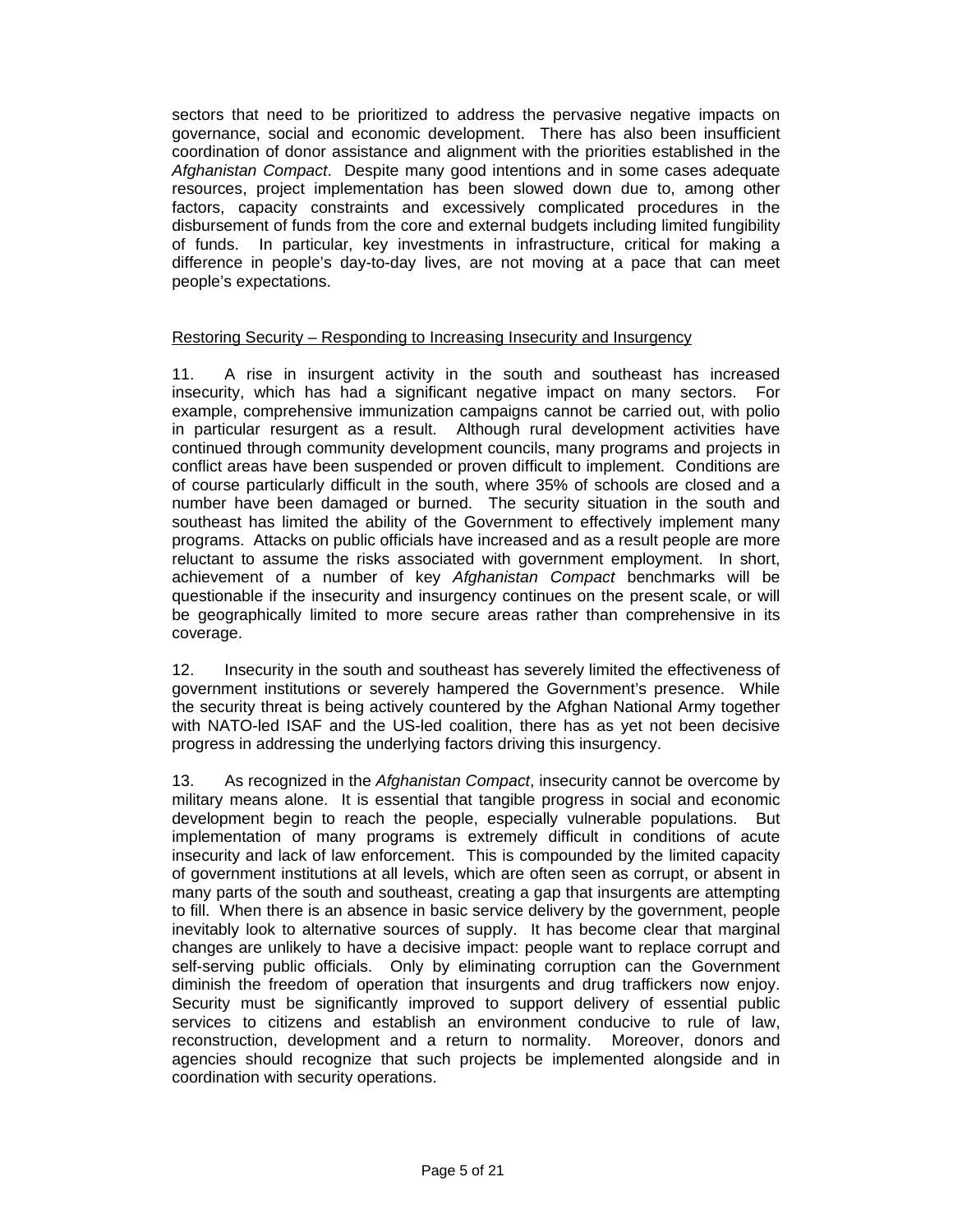14. In response to the security challenge the Government has set up the *Policy Action Group* (PAG) – a temporary crisis management group which is currently addressing urgent insurgency-related issues in Kandahar, Helmand, Zabul and Uruzgan provinces. The PAG comprises four thematic areas: security operations, reconstruction and development, strategic communications, and intelligence fusion. It has championed measures to re-profile and make available existing humanitarian and reconstruction resources, as well as to establish the Afghan National Auxiliary Police and improve strategic communications to combat the insurgency.

15. The PAG has succeeded in increasing coordination in an area where it is critically needed. Its success will depend in part on cross-border cooperation to reduce and ultimately remove those factors that are driving the insurgency. Significant military cooperation to this end is being pursued through the tripartite commission process. But improving security at the national level will require renewed focus and heavy commitment to reform the Ministry of Interior and policing at all levels, including their financial and administrative practices. Restoring a general state of security will also depend upon the energetic implementation of the *National Drug Control Strategy*, emphasizing the arrest of high-order traffickers and promoting legal livelihoods and development in the areas most affected. It will also depend on a renewed political commitment backed up with strengthened groundlevel tools for implementing the *Disbandment of Illegal Armed Groups* (DIAG). The growth of insurgent activity has also had an adverse impact on the work of the DIAG as a result of the rearming that has taken place in some areas in response to the perceptions of a growing security threat. In responding to the changing security situation, the stakeholders of the DIAG have undertaken a comprehensive review of the program, including the benchmark of the *Afghanistan Compact*.

### Mobilizing Financial Resources – Strengthening Budget Processes and Accelerating Development Projects

16. The Government is currently on track to meet the budget target for domestic revenues of USD 520 million and may well exceed this amount by as much as USD 30 million. This represents a significant increase over actual collections of recurrent revenue of USD 467 million in 1384. Domestic revenues are expected to reach 6% of GDP in 1385. With this the Government expects to be able to meet 63% of the operating budget expenditure forecast from domestic revenues. This represents significant progress towards closing the gap between domestic revenues and operating expenditures, one of the key *Afghanistan Compact* benchmarks aimed at achieving medium term fiscal stability.

17. On the revenue side, almost 50% of projected revenues in 1385 are expected to come from customs collections. The revenues are primarily a result of improved tax collection and an increase in customs rates, which was implemented in August 2006. The Government is working cooperatively with the donors to implement an integrated *Border Management Initiative* (BMI) with a core focus on improving customs collections. The key components of this effort include improved infrastructure, computerized systems and inspection equipment at thirteen priority border crossing points. The net financial yield will inevitably depend on the performance of Customs Officials and Customs Police. Planned enhancements in training with on-the-job support by international experts should help improve customs operations but long-term improvements will require a sustained technical assistance effort.

18. Core development budget expenditures are also on track and increasing. As at the mid-year review, 28% of the core development budget had been disbursed and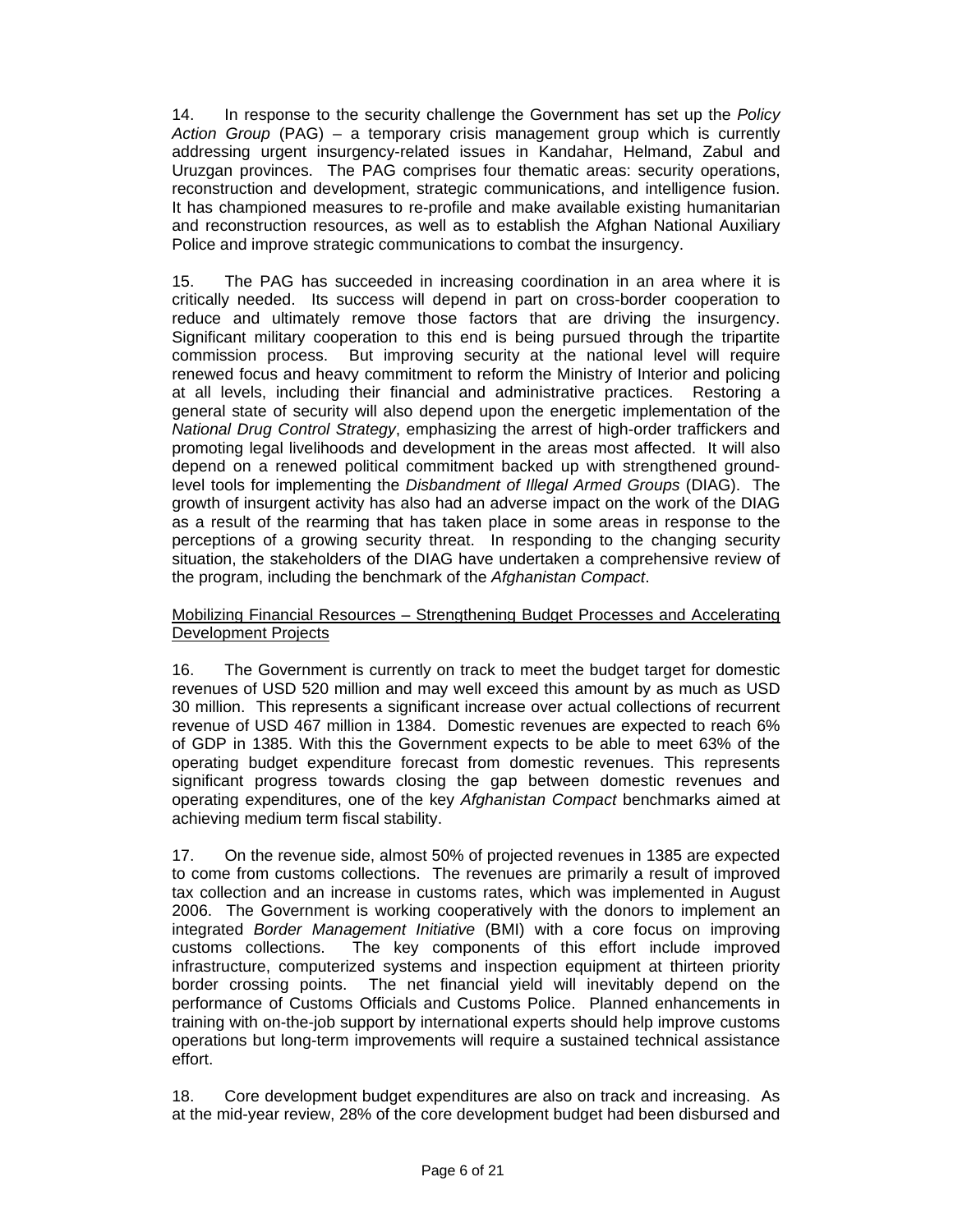40% contracted. However, it is expected that disbursements will accelerate in the second half of the financial year and actual disbursements are expected to reach over 60% by the end-1385. Last year disbursements were 44% of the core development budget, and in real terms this increase reflects a doubling of actual disbursements. It should be noted that one of the reasons for slower than projected disbursement of the development budget is its late approval by the National Assembly by more than three months.

19. Many Government ministries have identified a number of constraints in project implementation as the underlying cause for the low disbursements from the core development budget. One of the key problems is the long and complicated process associated with procurement in accordance with international competitive bidding procedures. These requirements are instituted to ensure fairness, transparency and accountability, but by their very nature, they are inevitably time consuming with lengthy planning lead times, even in the best of circumstances. Procurement capacity in Government needs to be improved substantially. Other factors contributing to slow project implementation include poor project design, inappropriate sequencing, insufficient prior feasibility or viability studies, inaccurate project assumptions, poor project costing, lack of prioritization and poor project and contract management. Finally, the Government recognizes that what matters most is not simply the rate of disbursement, but the quality of project implementation and ensuring that there are substantial impacts at the ground level.

20. The Ministry of Finance has highlighted that the proper measure for monitoring effective procurement delivery is commitments and allotted contracted amounts rather than actual disbursement. Once a project has been approved, the disbursement of funds will directly flow from the implementation schedule and invoices from contractors when contract milestones are reached. That is, there will always be a delay from the committed allotments being issued and the disbursement to contractors from the contract amounts (and this is even more difficult to estimate with multi-year contracts).

21. As called for in the *Afghanistan Compact*, the Government has reiterated the need for increased channeling of the external budget through the core budget for improved aid effectiveness. The composition, size and delivery mechanism of aid to Afghanistan is also a critical factor in the slow realization of results and their high cost through the external budget. The Government has urged donors that are permitted by their legislatures to put funds directly through the core budget to test the public sector's absorptive capacity and fiduciary responsibility through increased allocations to the core budget. Simultaneously, a key priority for donors should be focusing efforts on needed capacity building in order to remove constraints in effective disbursement of development funds from the Government's core budget and assessing the quality of project implementation.

22. In addition to improving aid effectiveness, increased core budget support will also simplify sector budget analysis and strengthen the Government's ability to prioritize development programs based on the ANDS. Virtually all ministries have called for increased resources to meet the *Afghanistan Compact* benchmarks, which strains the available fiscal envelope. In many ministries the core budgetary allocation is very low, due to the substantial funding through the external budget. For example, total Government funding for health stands at only 3% of the core operating budget and 6% of the core development budget; a large amount of development and recurrent costs are being met through the external budget. Because of this external spending, figures on percentages and absolute allocations in the core budget are not a good guide to the amounts actually being spent in a sector, the amounts of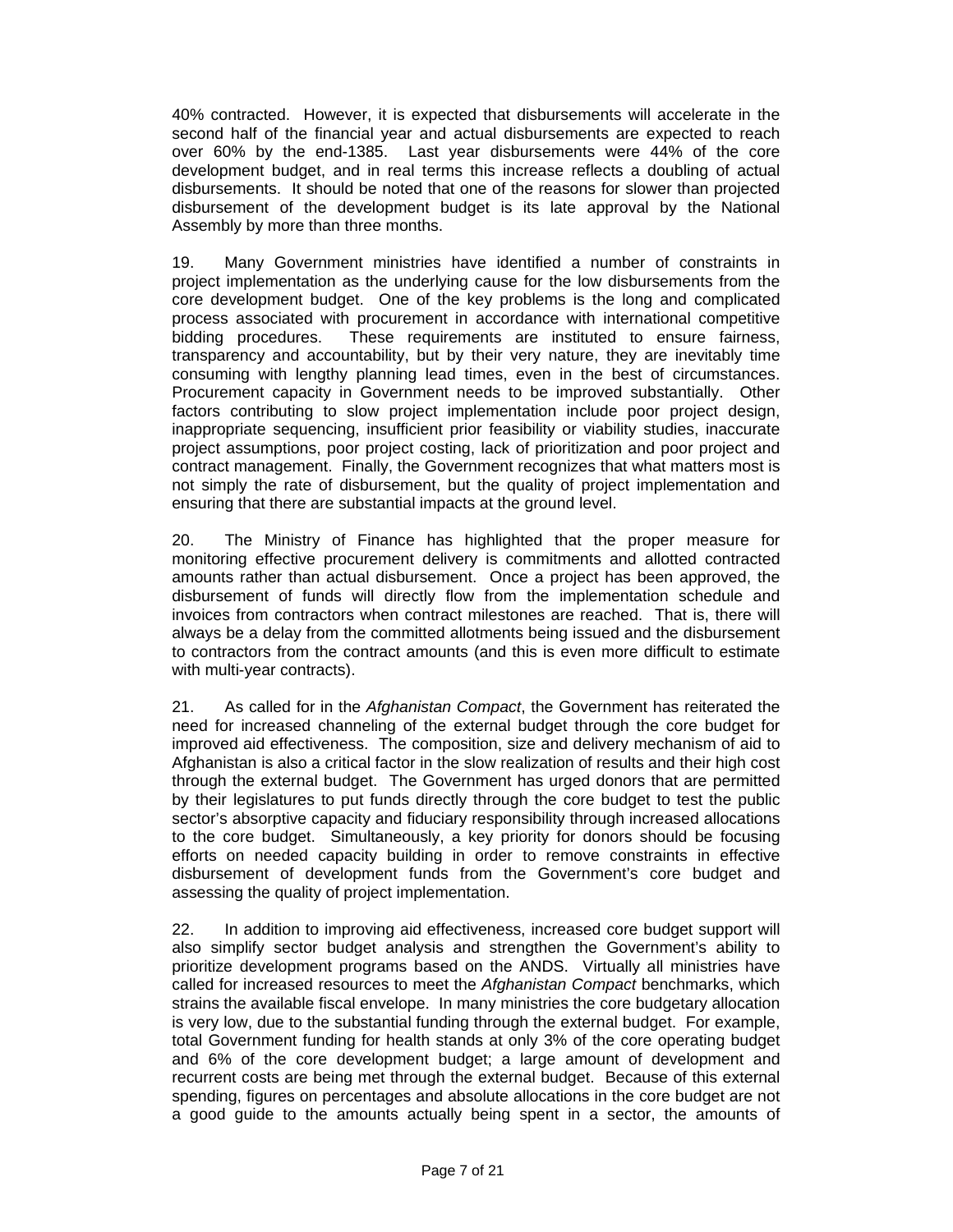additional resources that may be needed, and the results being achieved. Increased allocations through the core budget and the introduction of an integrated budget, which combines the core and external budgets, will address these issues. This will entail the development of prioritized, sequenced and costed strategies clearly identifying the resource gaps. These estimates are in the process of being developed as part of the sector strategies being developed by the ANDS; some of which will be integrated in the 1386 budget. It should be noted that a proposal is being developed for an *Immediate Action Plan* for budget implementation aimed at realizing quick results (e.g. aggregation of project activities under a single budget code, clarification of what constitutes 'humanitarian' and 'development' activities and to determine customs exemptions and avoid disputes and delays). The Government is also initiating program budgeting and integrating the operating and core development budgets.

23. The Government in conjunction with the international community needs to conduct an analysis of the recurrent cost implications of transferring increased external development budget spending to the core budget. Already it is recognized that in the case of road maintenance, donors will need to provide additional assistance. As other aspects of the external development budget are transferred, the questions are what is the size and how will the recurrent cost components be financed? It is essential that the recurrent cost implications are properly assessed and budgeted. Nonetheless, significant recurrent costs are currently being expended from the external development budget, and the ultimate transfer of these costs to the core budget will be necessary before fiscal sustainability can be confirmed. Currently in the Compact, by 1389 the Government is targeting a ratio of domestic revenue to total operating budget, including estimated costs in the external budget, of 58%. This implies a continued need for donor financing of the recurrent budget in the medium term. Transferring these costs from the external budget to the core budget sooner rather than later will strengthen fiscal sustainability goal setting. Additionally, if the Government can continue to show fiduciary responsibility, the costs of delivery and recurrent expenditure is likely be much lower than the current approach of donors contracting for these services.

24. External budget reporting is another critical issue that needs to be addressed through the JCMB. In the Consultative Group (CG) process, it was recognized that while the Government is reporting on its budgeted and actual expenditures, the amounts spent do not necessarily correlate closely with the achievements that are being reported, which in some cases are also due to donor expenditures from the external budget. There is an urgent need for the donors to report their expenditures on a regular basis with greater transparency and in accordance with the Government's budget lines with the related results. The Government's *Donor Assistance Database* needs to be brought up to date. Implementation of a fully effective *Donor Assistance Database* would require substantial international action and support. This is in accord with one of the principles aimed at achieving greater accountability through the presentation of information on assistance in a format consistent with integrating it into comprehensive reports to the National Assembly, as prescribed in Annex II of the *Afghanistan Compact*.

### Building Capacity – Meeting Challenges of International Assistance

25. Lack of capacity has emerged as a major bottleneck in virtually every sector. Despite the enormous funds spent on building capacity, the results have often been disappointing. The proliferation of technical assistance at high costs, of consultants performing line government functions and the tendency to deliver assistance outside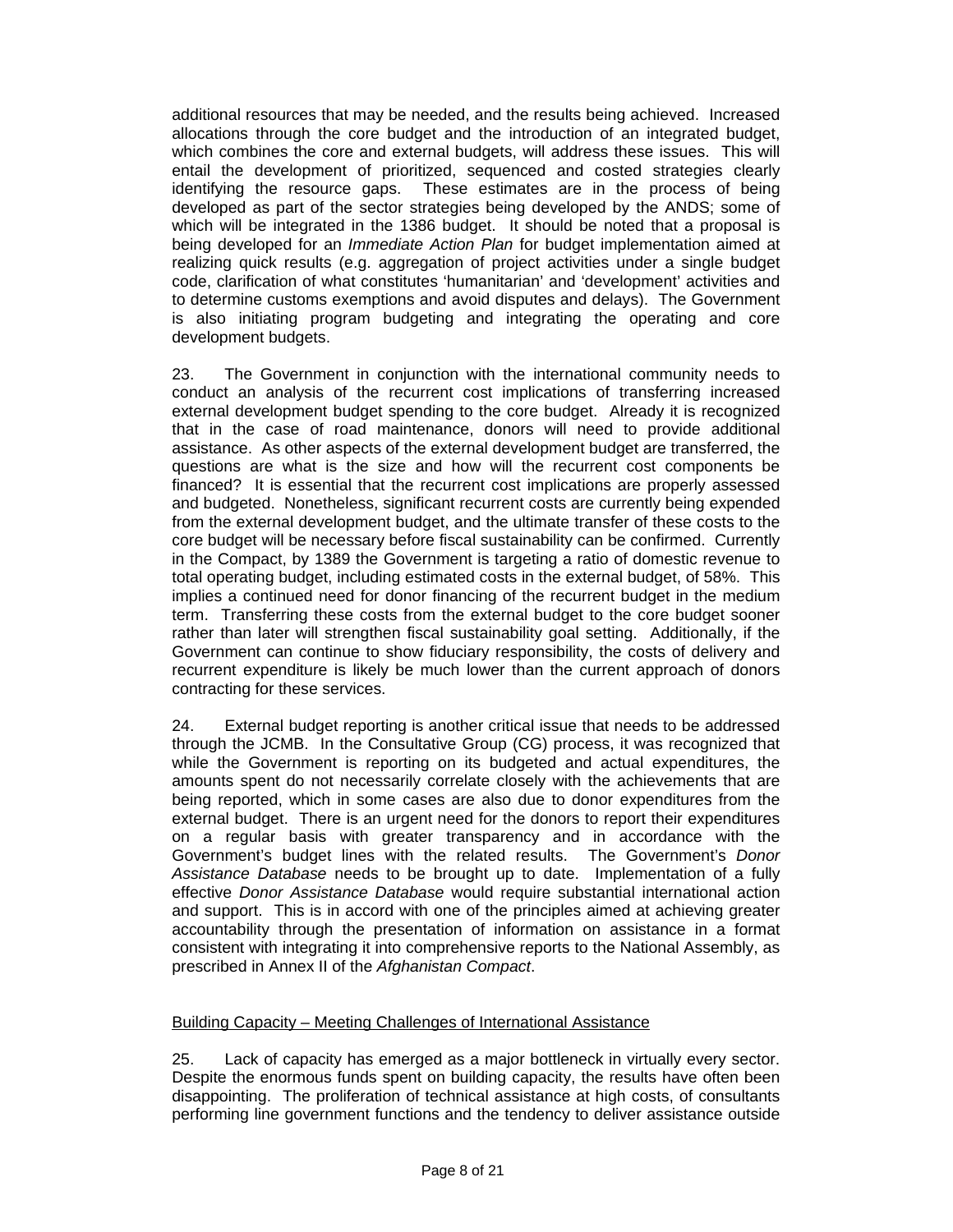of government structures have limited the development of adequate capacity in the public sector. At times, high cost international technical assistance is of insufficient quality for the requirements of the Afghan Government. Beyond determining a balance between buying and building capacity, there must be a rethink on where capacities can be bought on a sustainable basis, what type and how human resources will be built in the country, and how should both these aspects get funded. The Government also needs to ensure that it is able to more productively utilize the technical assistance that is being made available. A mechanism for a probationary period and review process of all international technical assistance should be established. Capacities at provincial and district levels are critically weak and pose a serious threat to national unity, peace and the reform and development process outside of Kabul.

26. Increasing the pace of sub-national government capacity building will require a more systematic approach. A suggestion is to address each province in turn, examining the full sub-national organization and focusing on building capacity. The PAG process has produced proposals for immediate enhancements to provincial capacity, and it now needs to have targeted programs to identify and fill the gaps in capability, working closely with the Civil Service Commission to ensure this is sustainable and acceptable. Each province will require different solutions, but the process for identifying and addressing them should be standard. A number of people need to be hired and trained in each province to correct the problem. To address these needs, *Provincial Development Plans* are being developed as part of the ANDS process. Specific mechanisms to support this effort need to be more clearly developed.

27. Clearly, the present piecemeal approach could be improved with a well structured strategy that adopts a more coherent approach to institutional development rather than isolated, poorly targeted and at times overlapping training activities. This will be necessary to equip the Government to use its core development budget more fully and productively. The Government has proposed meeting critical capacity requirements in line ministries where it is most needed through increased South-South cooperation. The additional capacity support would be expected to address policy and strategy development including project design, finance, and procurement.

28. Of particular concern has been the slow pace of *Public Administration Reform* (PAR), particularly at the sub-national level. The people very much want to see that their government is working effectively to meet their needs and that there is a fair and transparent process for recruitment to the civil service. Recognizing the existing limitations in capacity, there have been suggestions to focus the role of the state more narrowly on core functions in line with existing capacity and to look for alternative ways to improve service delivery in the short term.

29. The CG discussions also highlighted the general dissatisfaction within the country with regard to corruption and shortcomings in the delivery of services, often attributed to the absence of an effective and transparent bureaucracy. There are widespread concerns on the ways that appointments are being made, often through informal influences and networks (termed in some cases *Wasseta*). To address these issues, a comprehensive review is needed examining the effectiveness and fiscal sustainability of the programs of the *Civil Service Commission*, including steps that can be taken to accelerate the implementation of the *Priority Reform and Restructuring* (PRR) program.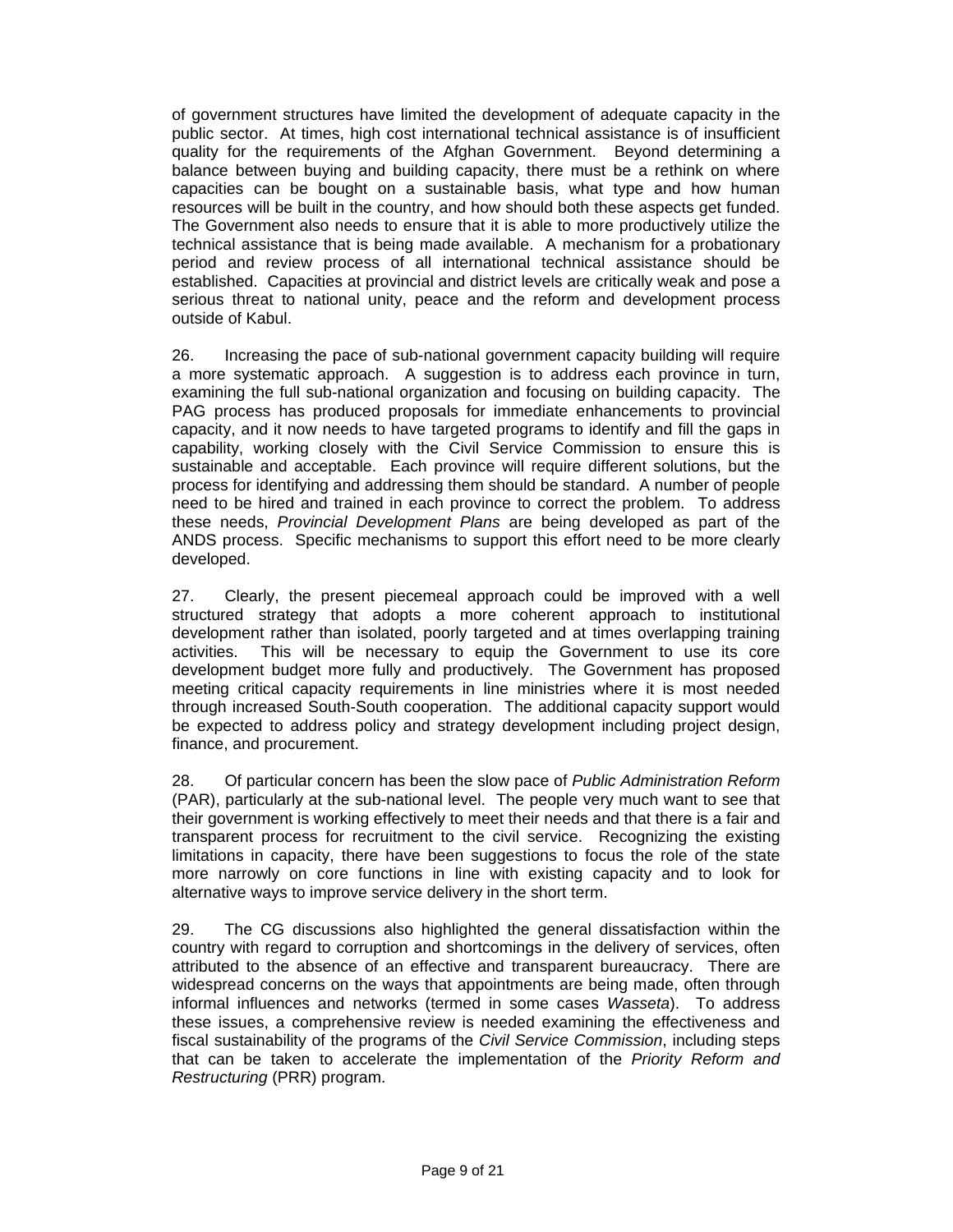30. The need for a national communications strategy with supporting infrastructure cannot be overstated. In spite of the considerable progress that has been made, many Afghans have a sense that progress is not taking place in their areas. Much of this is due to the Government's inability to develop appropriate public outreach activities that would enable them to disseminate information in a more timely and accurate manner. The Ministry of Information, Culture and Youth has been tasked to develop strategic messages and a dissemination system, but budget capacity remains a significant constraint. Without making this funding available, the Ministry's efforts to develop a communications strategy will remain unnecessarily dependent on the international community for ideas, manpower and infrastructure.

31. Global experience suggests that development of sustainable capacity and institution building takes time. Unfortunately, Afghanistan today does not have the luxury of time. People want the Government to make a difference to their lives now, they want to trust in their Government and they want employment opportunities to be available. If the realization of the benefits of development is too distant in time, there will be a loss of credibility in the development efforts and the political system. The challenge for the Government is two-fold: to continue to systematically strengthen core institutions and build the capacity required for long-term sustained development, and to take the steps necessary to accelerate economic growth and development so that the Afghan people are able to see tangible results without undue delay. In addition, these efforts should do more to build on the existing inherent capacity where it exists.

### Private Investment – Mobilizing Resources for Economic Growth and Development

32. Necessary public investments that would enable private-sector-led growth are not taking place at the pace required, due in part to capacity constraints within Government. The I-ANDS envisages a central role for the private sector in economic growth, poverty alleviation and job creation. However, due in large part to the adverse security environment, as well as high levels of corruption and personal crime, including a growing incidence of kidnapping, there has not been adequate private investment to achieve the broad based economic growth desired. The earlier expectation that the Afghan Diaspora would be major investors has been thwarted due to extensive bureaucracy, corruption and security concerns. Other persistent barriers to entry for investors include the shortcomings in land titling procedures, limited access to financing, lack of reliable energy, deficiencies in public infrastructure, labour market distortions, the need for a more market-friendly legal framework, and limitations in the judicial system – all problems even in relatively secure areas.

33. There have been some notable commercial successes such as in the areas of fruit processing and horticulture, hotels, telecommunications and banking. But investment in these areas has not been of sufficient scale to have a major economic impact. In other areas, such as delivery of services through the private sector or contracting of large infrastructure projects through Government or donor funding, lack of capacity in both the Government and the workforce remains a significant constraint.

34. Given the security risk premium required by investors in Afghanistan, the Government will explore increased opportunities for public-private partnerships. Some possibilities are currently emerging in the agriculture sector, supported from the external budget, but many more opportunities need to be developed. A critical challenge for any private sector participation is availability of infrastructure, including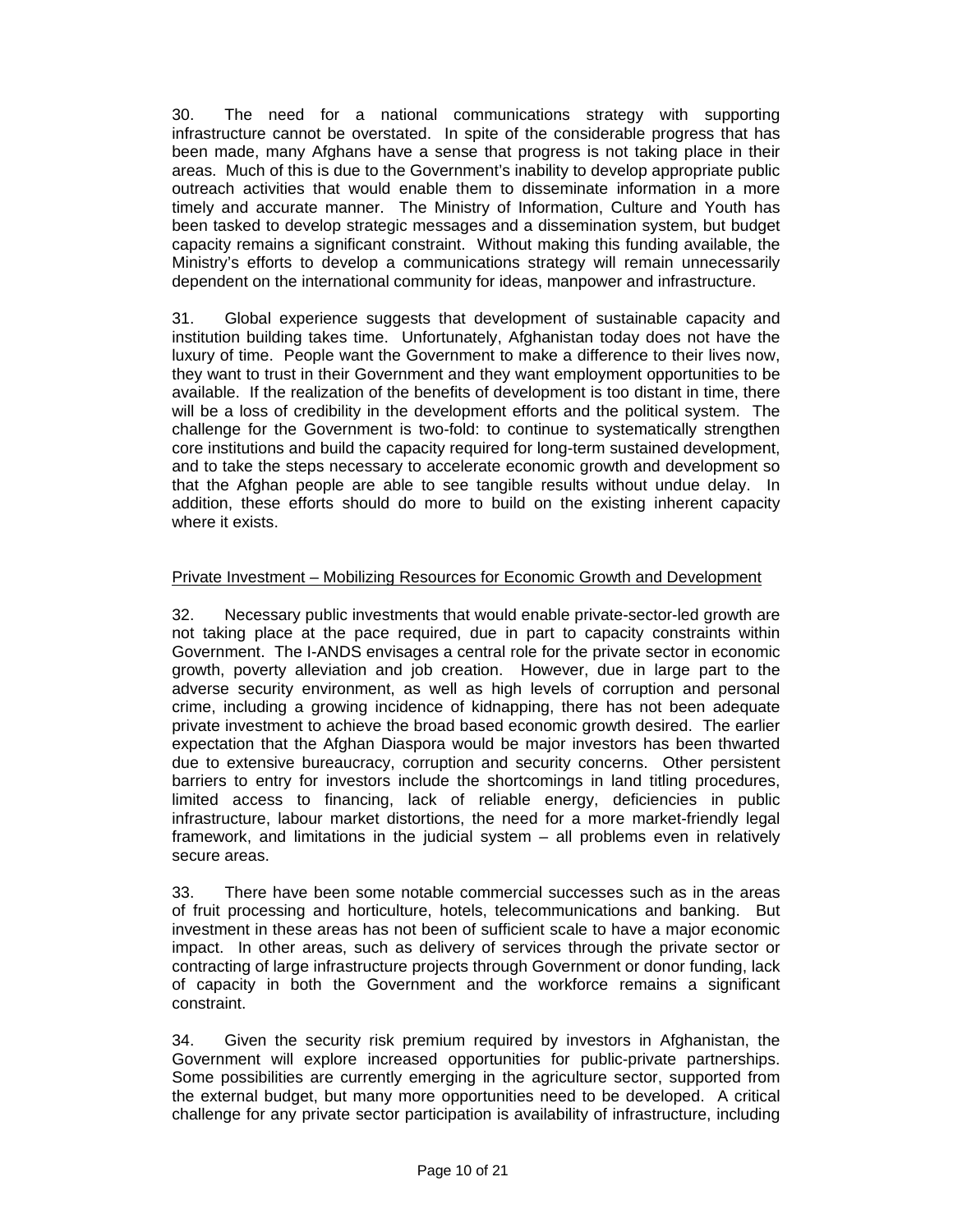most importantly electricity. The Government may also wish to explore the possibility of making security risk insurance more readily available or investment guarantees being provided through donor funding to initiate private sector investment in the country. In addition, the scope for international loans is a relatively unexplored mechanism.

35. Notwithstanding some of these options, the immediate prospects for the private sector undertaking large scale investments in Afghanistan under the current security conditions do not look very promising. As a result, without substantial increases in private investment, the short-term prospects for rapid employment creation that will meet the aspirations of the people will be difficult to deliver. More aggressive and targeted strategies are needed to attract private investment to the country. The Government would like assistance in undertaking a comprehensive analysis of the potential competitiveness of Afghanistan within the region in order to identify potential sources of investment. The *Regional Economic Cooperation Conference* in New Delhi on 18-19 November 2006 will also focus on developing investment opportunities in the country. In addition, the Government and some international donors have expressed the desire to look at the scope for expanding public-private partnerships to provide the impetus for increased private sector investment.

### Enacting Legislation – Establishing a Market Oriented Legal System

36. The introduction of new laws is critical in achieving a number of important benchmarks. The process for the development, review and approval of legislation by the Cabinet and National Assembly is being hampered by the lack of capacity in the responsible ministries and also to an extent by lack of urgency. Issues of coordination between ministries have also been identified as impediments to the process, such as in the development of proposed legislation. Improving coordination is an issue to be addressed by the *ANDS Oversight Committee*, but because the slow development of legislation affects achievement of a number of key benchmarks, it should also be systematically monitored through the CG process.

#### **III Decisions and Actions**

37. Noting the discussion in the above section, the JCMB has made the decisions noted below:

- 1. Security
	- 1.1 The work of the *Policy Action Group* (PAG) must be carried forward to a successful conclusion, particularly with regard to *Afghan Development Zones* (ADZs), strengthening of Afghan National Army and Afghan National Police (ANP), effective governance, strategic communications, prompt action against corrupt officials and international cooperation to deny sanctuary and end external support to insurgent networks.
	- 1.2 Reform of the Ministry of Interior must be treated as an overriding priority and a progress report should be provided to the next JCMB meeting. This will require difficult decisions by the Government with creating an effective civil administration, senior appointments and anti-corruption, as well as additional support from the international community to ensure financial administration is strengthened.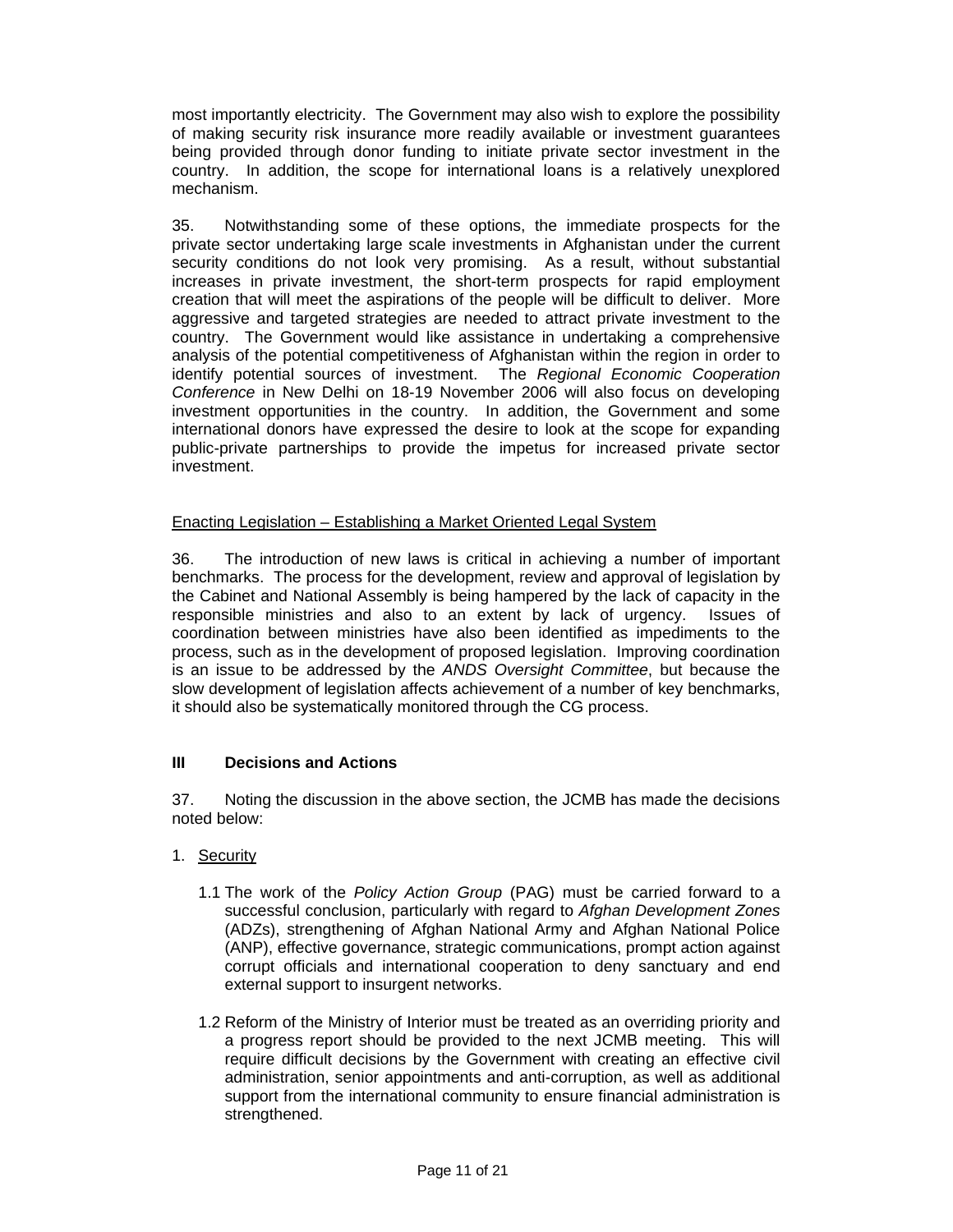- 1.3 The Government must renew its high-level political commitment and refine ground level tools to disband illegal armed groups. It must focus both political and law enforcement capacity at national, provincial and local levels on this issue, with strong support from the *Afghanistan New Beginnings Program*. It must also energetically implement the *National Drug Control Strategy*.
- 1.4 In the field of justice and rule of law, reform and anti-corruption measures prepared by the Government require strong international backing. In particular, the Government and the international community must together meet the challenge of enhanced training, improved administrative and increased human resource capacity of judicial institutions. The five-year reform program introduced by Chief Justice needs active endorsement and material support. The international community should report on progress by the next JCMB.
- 1.5 The JCMB notes the recommendation of the CG to add a further 11,271 locally recruited and appropriately trained Afghan National Auxiliary Police (ANAP) to the number of ANP on a temporary basis in the south and southeast. The JCMB also takes note of the *ANP Balancing Plan*, enacted by Presidential decree on 1 July 2006 providing for the temporary recruitment of an additional 2,100 police forces. Given the temporary character of both measures, it is the JCMB's clear understanding that this will not infringe the commitment of the *Afghanistan Compact* that by end-1389, Afghanistan will have in place an ANP and Afghan Border Police with a combined force of up to 62,000. The Government should present a clear plan by the next JCMB meeting for implementation including an exit strategy and should clarify the deployment of ANP and ANAP forces by province.

### 2. Financial resources

- 2.1 Immediate actions should be taken by the Government and the international community to remove the bottlenecks in the implementation of projects funded from both the core and external development budgets. Procurement and the necessary other capacities for accelerated project implementation should be put in place in the line ministries. Further support and actions by the international community to assist the Government beyond those identified in 3.2 below should be brought to their attention and reported to the JCMB. The Government will take immediate action to shift resources to build capacity in line ministries to implement required procurement processes in a more timely and efficient manner.
- 2.2 Indicators of success in improving aid-effectiveness, as called for in the *Afghanistan Compact* and the *Paris Declaration*, should be developed jointly by the Government and the international community and presented at the next JCMB meeting. These indicators should be based on the standard Organization for Economic Cooperation and Development (OECD) *Aid Effectiveness Survey* completed in August 2006 and the *Afghanistan Compact*.
- 2.3 A framework will be developed, in time for JCMB's *First Annual Report*, by the Ministry of Finance in collaboration with the World Bank, to assess the impact of expenditures on development outcomes. This framework would also establish the linkages between such outcomes and budget processes.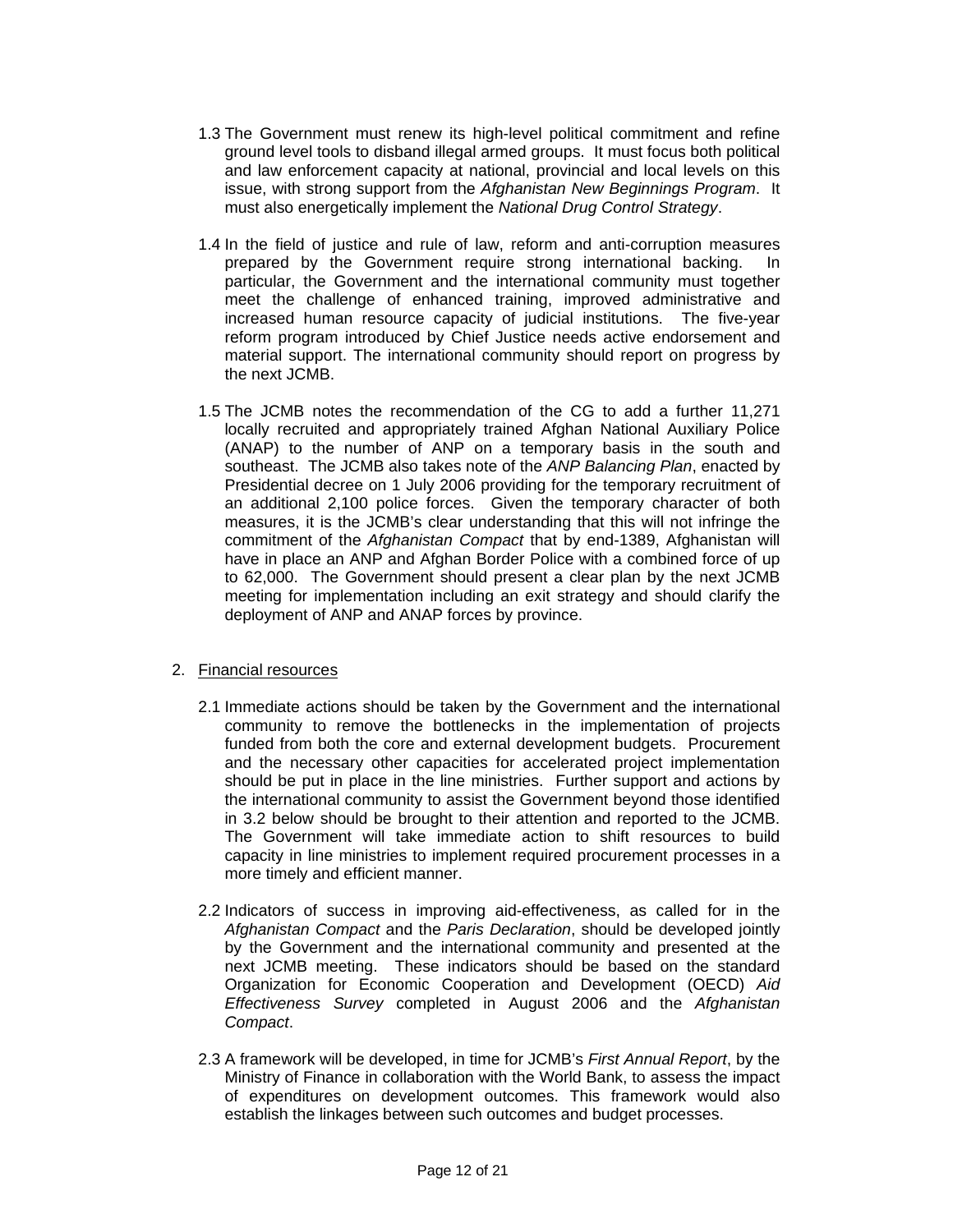- 2.4 The Government and donors will agree by the JCMB's *First Annual Report* to establish a more effective reporting system for assistance that provides the Government with sufficient detailed information that reflects donor support in all areas related to the implementation of the *Afghanistan Compact*. In the interim, all external budget expenditures and results achieved, or expected to be achieved, should be reported by the international donors and agencies through the Ministry of Finance and the line ministries. This should be presented at the next round of CG meetings.
- 3. Capacity development
	- 3.1 Options for increasing the effectiveness of capacity building, including the appropriate balance between buying and building capacity, should be examined. Donors will explore ways to shift resources to augment Government expenditures to build capacity. Efforts to improve capacity should be highlighted and a report submitted on proposed actions at the next *Afghan Development Forum*.
	- 3.2 The JCMB agrees that line ministry capacity should be developed according to the following priorities: (i) procurement; (ii) policy/strategy development, including project/program design and implementation; and (iii) finance. Based on the review of options in building capacity, as outlined in *Decision and Action 3.1*, the Government will provide an update on progress at the JCMB's first annual meeting.
	- 3.3 A review of the implementation and effectiveness of the programs of the *Civil Service Commission* should be undertaken in time for JCMB's *First Annual Report*.
- 4. Legislation
	- 4.1 The Government should provide a prioritized annual plan for the development and presentation to the Cabinet and National Assembly, all pieces of legislation necessary for the implementation of the *Afghanistan Compact*.
	- 4.2 The Government should identify the additional capacity needs of the Ministry of Justice by the next JCMB meeting. The capacity needs of the National Assembly to meet its legislative agenda should also be identified. The international community should, as a matter of urgency, support the capacity needs of the Ministry of Justice and National Assembly in this regard and an update should be provided by the next JCMB meeting.
- 5. Development of strategies, costs and resource gaps and implementation plans
	- 5.1 The Government, with donor support, is developing sector strategies and *Provincial Development Plans*, including costs and resource gaps, as a matter of urgency. These strategies will reflect greater coordination of donors and stakeholders and ensure realistic outputs in line with the goals of the *Afghanistan Compact*. A number of sector strategies will be presented at the *Afghanistan Development Forum*.
	- 5.2 The JCMB notes the Counter Narcotics Implementation Plan developed with the active participation of the line ministries under the leadership of the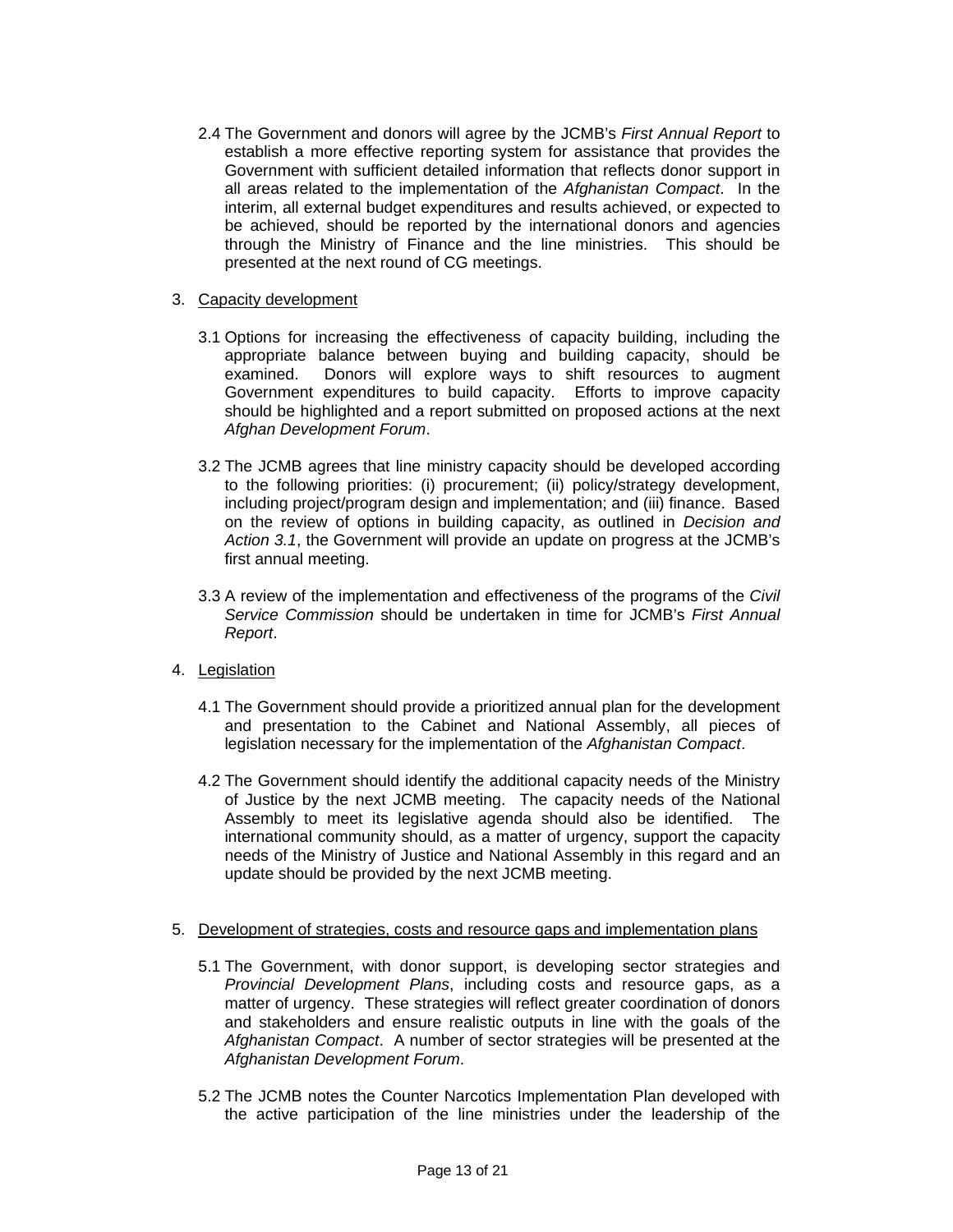Ministry of Counter Narcotics, and endorsed by the Counter Narcotics Crosscutting Thematic Group and the cabinet sub-committee on Counter Narcotics.

The JCMB strongly endorses the Counter Narcotics Implementation Plan in order to make sure that all line ministries implement this plan with the support of the international community. Officials hampering effective implementation should be removed.

- 5.3 The Government and international community will jointly develop a comprehensive strategy to substantially reduce corruption in the public sector to be presented with the JCMB's *First Annual Report*.
- 5.4 Donors should coordinate more closely with each other and with the Government throughout the project cycle in accordance with the *Afghanistan Compact*.

#### 6. Revision of benchmark timelines

6.1 The timelines for those benchmarks that may not be achieved by the end of 1385 should be revised with new end-dates presented at the next JCMB meeting.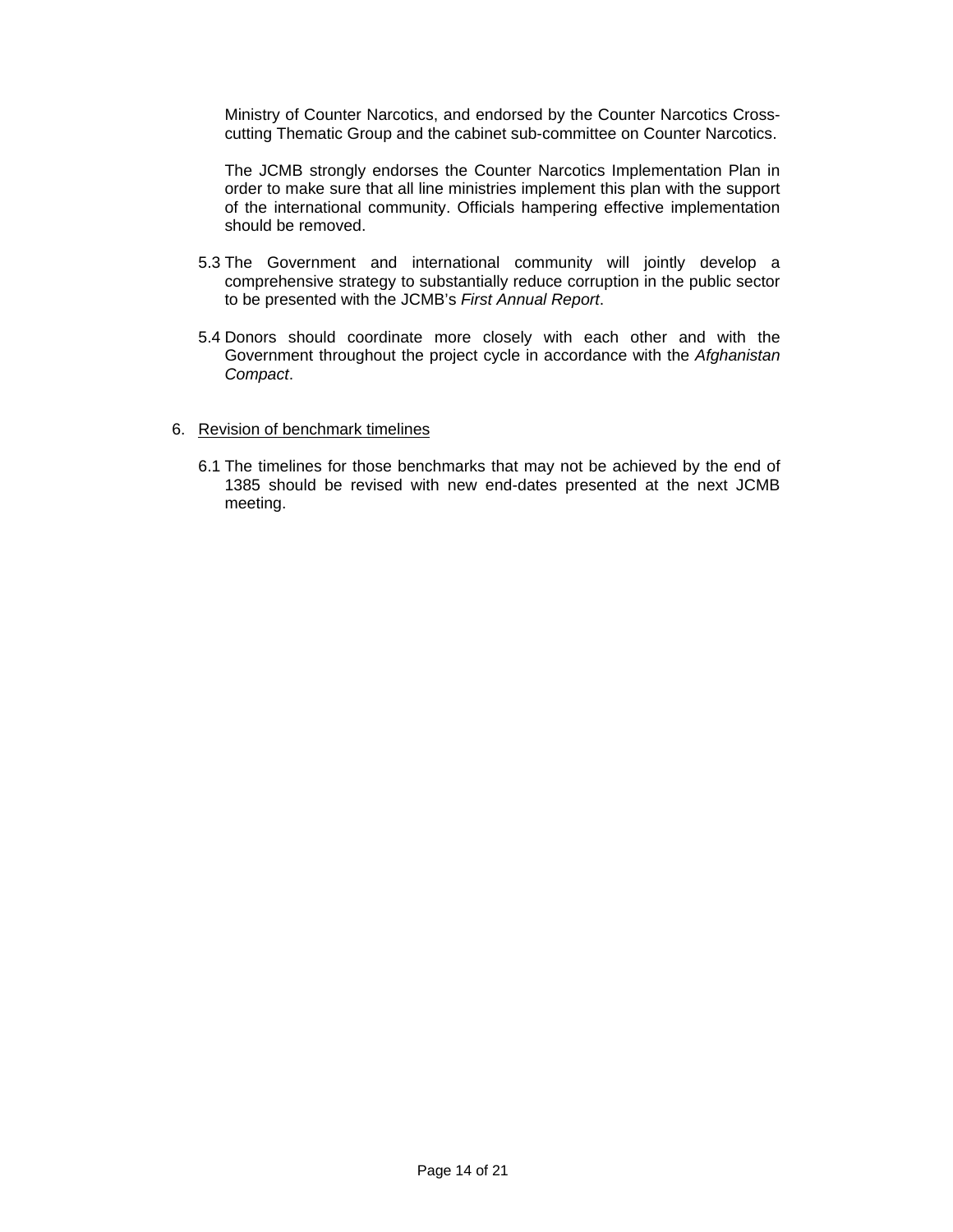| <b>Benchmarks</b>                                                                                                                                                                                                                                                                                                                                                                                 | <b>Progress</b>                                                                                                                                                                                                                                                                                                                                                                                                                                                                                                                                                                                                                                                                                                                                                                                                                                                                                                                                                                                                                                                                                                                                                                                                                                                         |
|---------------------------------------------------------------------------------------------------------------------------------------------------------------------------------------------------------------------------------------------------------------------------------------------------------------------------------------------------------------------------------------------------|-------------------------------------------------------------------------------------------------------------------------------------------------------------------------------------------------------------------------------------------------------------------------------------------------------------------------------------------------------------------------------------------------------------------------------------------------------------------------------------------------------------------------------------------------------------------------------------------------------------------------------------------------------------------------------------------------------------------------------------------------------------------------------------------------------------------------------------------------------------------------------------------------------------------------------------------------------------------------------------------------------------------------------------------------------------------------------------------------------------------------------------------------------------------------------------------------------------------------------------------------------------------------|
| 2.1.2: A clear and transparent<br>national appointments mechanism<br>will be established within 6 months,<br>applied within 12 months and fully<br>implemented within 24 months for<br>all senior level appointments to the<br>central government and the<br>judiciary, as well as for provincial<br>governors, chiefs of police, district<br>administrators and provincial heads<br>of security. | The first target in the benchmark – to set up a clear and transparent national appointments mechanism – was attained within the stipulated timeframe (by 20<br>September 2006) through a presidential decree issued on 17 September 2006. A five-member Special Consultative Board for senior-level appointments has been<br>established and met for the first time on 27 September 2006.<br>The Presidential Decree for "Establishment of a Consultative Mechanism for Appointments of Senior-Level Government Posts" was formulated through a<br>consultative process that involved both the government and international community. It applies to the appointment of provincial governors, deputy ministers,<br>provincial police chiefs, provincial heads of security and members of the Independent Administrative Reform and Civil Service Commission (IARCSC).<br>The Special Consultative Board comprises five members appointed for a period of five years. The decree also stipulates the creation of an ad hoc sub-committee<br>for judicial appointments.<br>Provincial deputy governors and district administrators will be appointed by the Board of Appointment of the Civil Service Commission, in accordance with Art. 14<br>of the Civil Service Law. |
| 2.1.3: By end 1385 (20 March 2007)<br>a review of the number of<br>administrative units and their<br>boundaries will be undertaken with<br>the aim of contributing to fiscal<br>sustainability.                                                                                                                                                                                                   | The following has been achieved:<br>The delineation of province and district boundaries, including the disputed borders in 3-4 provinces, was finalized in late September 2006.<br>Province, district, and village codes have been assigned, including the long disputed 13 villages and their boundaries.<br>The Geodesy and Cartography Department has completed approximately 85 percent of the delineation of province and district and assignation of village, district<br>and province codes, which will be fully finalized by 1 November 2006. Administrative borders will then be presented to the ANDS Oversight Committee, and<br>Cabinet, for approval. The department is not sure whether National Assembly ratification is required; guidance from the Ministry of Justice in this regard is sought.<br>As a result of these ratification requirements, there is little likelihood of this short life benchmark being met.                                                                                                                                                                                                                                                                                                                                 |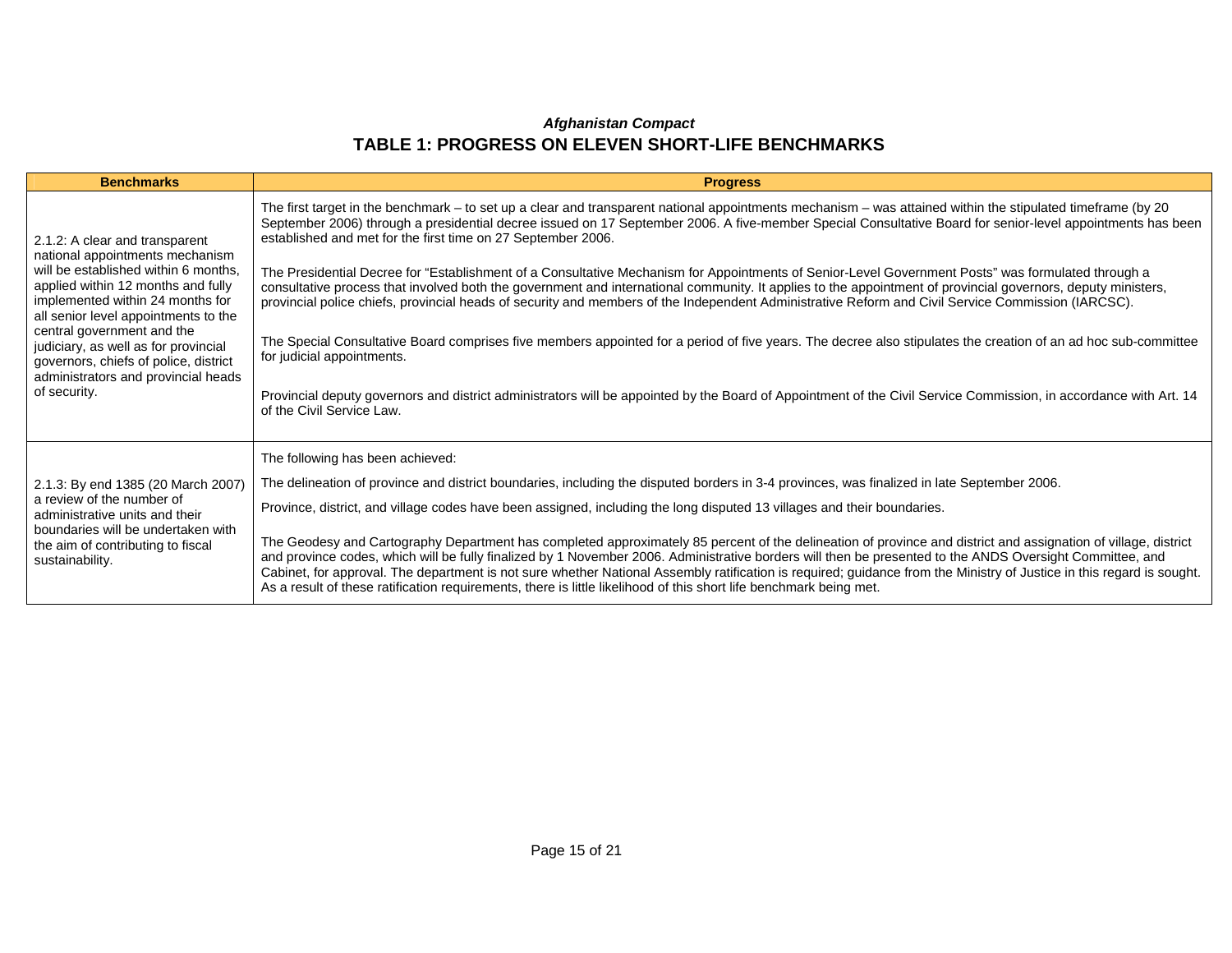| <b>Benchmarks</b>                                                                                                                                                                                                                                                                                                                                                                                   | <b>Progress</b>                                                                                                                                                                                                                                                                                                                                                                                                                                                                                                                                                                                                                                                                                                                                                                                                                                                                                                                                                                                                                                                                                                                                                                                                                                                                                                                                                                                                                                                                                                                                                                                                                                                                                                                                                                                                                                                                                                                                                                                                                                                                                                                                                                                                                                                                                                                                                                                                                                                                        |
|-----------------------------------------------------------------------------------------------------------------------------------------------------------------------------------------------------------------------------------------------------------------------------------------------------------------------------------------------------------------------------------------------------|----------------------------------------------------------------------------------------------------------------------------------------------------------------------------------------------------------------------------------------------------------------------------------------------------------------------------------------------------------------------------------------------------------------------------------------------------------------------------------------------------------------------------------------------------------------------------------------------------------------------------------------------------------------------------------------------------------------------------------------------------------------------------------------------------------------------------------------------------------------------------------------------------------------------------------------------------------------------------------------------------------------------------------------------------------------------------------------------------------------------------------------------------------------------------------------------------------------------------------------------------------------------------------------------------------------------------------------------------------------------------------------------------------------------------------------------------------------------------------------------------------------------------------------------------------------------------------------------------------------------------------------------------------------------------------------------------------------------------------------------------------------------------------------------------------------------------------------------------------------------------------------------------------------------------------------------------------------------------------------------------------------------------------------------------------------------------------------------------------------------------------------------------------------------------------------------------------------------------------------------------------------------------------------------------------------------------------------------------------------------------------------------------------------------------------------------------------------------------------------|
| 2.2: Anti-Corruption: The UN<br>Convention against Corruption will<br>be ratified by end 1385 (20 March<br>2007). National legislation adapted<br>(according to UN Convention<br>against Corruption) by end-1386<br>(20 March 2008). A monitoring<br>mechanism to oversee<br>implementation (of the national<br>legislation against corruption) will<br>be in place by end-1387 (20 March<br>2008). | The first target in achieving the benchmark is the ratification of the UNCAC by the National Assembly by the end of 2006. Progress towards this target is as<br>follows:<br>The convention has been translated into Dari for submission to the Cabinet and the National Assembly.<br>≻<br>↘<br>Preliminary review of the UNCAC by the Ministry of Justice has been completed to ensure no major incompatibilities with national legislation.<br>As of October, the convention has been submitted for review by the Cabinet. However, GIAAC, in cooperation with the Office for Parliamentary Affairs, still<br>$\blacktriangleright$<br>need to provide information to members of the National Assembly on the UNCAC and actively advocate that Parliament ratify the Convention. GIAAC<br>needs to develop its capacity to interpret and disseminate UNCAC principles, with support from international community.<br>$\blacktriangleright$<br>An Anti-Corruption Committee, headed by the Chief Justice of the Supreme Court and reporting directly to the President, was established on August 30,<br>2005.<br>Awareness-raising amongst parliamentarians is taking place. UNDP and UNDOC have made two presentations to the members of the Anti-Corruption<br>$\blacktriangleright$<br>Committee of the Wolesi Jirga.<br>To meet the deadline for this benchmark (end of 1385) will require ratification from the Taqnin, Cabinet and both Houses of Parliament. It is noted that the<br>Compact deadlines are on the ratification of the Convention and the establishment of the necessary legal framework (end 2007) – the broad scope of UNCAC will<br>require that Afghanistan develop relatively sophisticated laws (e.g. money laundering and asset recovery) as well as the development of a prioritized and<br>sequenced plan for implementation and define institutional responsibilities and mandates. To work towards the end-2007 deadline for the establishment of the<br>necessary legal framework, the General Administration Against Corruption (GIAAC) and the Ministry of Justice should urgently initiate a systematic review of<br>Afghan laws vis-à-vis UNCAC. Only when the legal comparison and identification of gaps and potential incompatibilities have been finalized, can legislative<br>priorities be drafted in line with the national anti-corruption strategy and the MoJ can incorporate defined priorities into the legislative agenda (Taqnin). |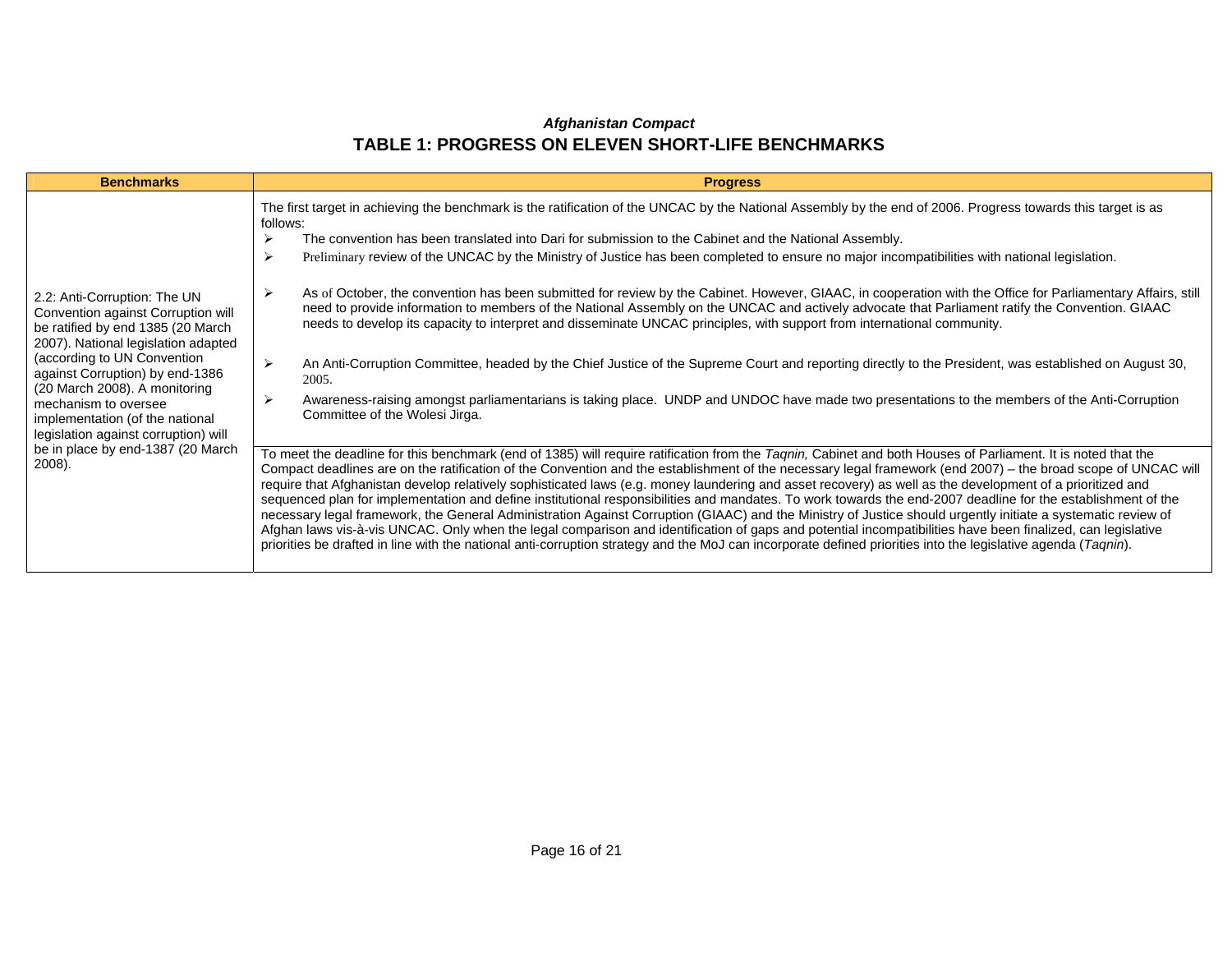| <b>Benchmarks</b>                                                                                                                                                                                              | <b>Progress</b>                                                                                                                                                                                                                                                                                                                                                                                                                                                                                                                                                                                                                                                                                                                                                                                                                                                                                                                                                                                                                                                                                                                                                                                                                                                                                                                                                                                                                                                                                                                                                                                                                                                                                                                                                                                                                                                                                                                                                                                                                                                                                                                                                                                                                                                                                                                                                                                                                                                                                                                                                                                                                                                                            |
|----------------------------------------------------------------------------------------------------------------------------------------------------------------------------------------------------------------|--------------------------------------------------------------------------------------------------------------------------------------------------------------------------------------------------------------------------------------------------------------------------------------------------------------------------------------------------------------------------------------------------------------------------------------------------------------------------------------------------------------------------------------------------------------------------------------------------------------------------------------------------------------------------------------------------------------------------------------------------------------------------------------------------------------------------------------------------------------------------------------------------------------------------------------------------------------------------------------------------------------------------------------------------------------------------------------------------------------------------------------------------------------------------------------------------------------------------------------------------------------------------------------------------------------------------------------------------------------------------------------------------------------------------------------------------------------------------------------------------------------------------------------------------------------------------------------------------------------------------------------------------------------------------------------------------------------------------------------------------------------------------------------------------------------------------------------------------------------------------------------------------------------------------------------------------------------------------------------------------------------------------------------------------------------------------------------------------------------------------------------------------------------------------------------------------------------------------------------------------------------------------------------------------------------------------------------------------------------------------------------------------------------------------------------------------------------------------------------------------------------------------------------------------------------------------------------------------------------------------------------------------------------------------------------------|
| 2.4: National Assembly: The<br>National Assembly will be provided<br>with technical and administrative<br>support by mid-1385 (Sep/Oct<br>2006) to fulfill effectively its<br>constitutionally mandated roles. | This benchmark has been largely met. The following programs and projects have been implemented to achieve the benchmark.<br>The UNDP SEAL project (USD 15 million, two years, began January 2005) has supported the activities of parliament, its members and staff, with training<br>$\blacktriangleright$<br>and equipment:<br>$\blacktriangleright$<br>Parliament Support Taskforce and Working Group established to coordinate all technical support.<br>Intensive training for newly recruited staff.<br>$\blacktriangleright$<br>Specialized training for the International Relations and Public Information departments, as well as on legislative processes and computers.<br>$\blacktriangleright$<br>$\blacktriangleright$<br>Study tours for staffers to UK, Canada and Estonia.<br>Orientation Program for members, as well as training on the parliamentary system and the budget process.<br>≻<br>Study tours for members of parliament to Estonia, Japan, Lithuania, Dubai and Jordan.<br>$\blacktriangleright$<br>Under a USAID-funded project (implemented by SUNY), parliamentarians have participated in the following:<br>$\blacktriangleright$<br>Orientation for all newly elected members (December 2005).<br>Leadership sessions (April/May 2006).<br>$\blacktriangleright$<br>$\blacktriangleright$<br>Budget training to committee and leadership (April/May 2006).<br>$\blacktriangleright$<br>ICT training for staff (ongoing).<br>$\blacktriangleright$<br>Management training for staff (ongoing).<br>$\blacktriangleright$<br>Database training for ICT department (October 2006).<br>$\blacktriangleright$<br>Workshop on the constitution for the Meshrano Jirga (MJ, upper house of National Assembly) (February 2005).<br>$\blacktriangleright$<br>Legislative Drafting training provided to department and committee staff (August 2006).<br>Library database training (April 2006).<br>$\blacktriangleright$<br>Shorthand/note taking training (January 2006).<br>$\blacktriangleright$<br>$\blacktriangleright$<br>Administrative support has been given by USAID to build the library/training center, the legislative research office in the Wolesi Jirga (WJ, lower house of<br>National Assembly), as well as the provision of computers and other equipment.<br>Various construction projects have been completed or are underway:<br>Library/training centre.<br>➤<br>Legislative research office in the Wolesi Jirga.<br>⋗<br>Rehabilitation of Building for Administrative Affairs.<br>⋗<br>New building for parliament (supported by India).<br>⋗<br>In addition, there are 12-15 smaller projects on various topics such as gender and IT. |
|                                                                                                                                                                                                                |                                                                                                                                                                                                                                                                                                                                                                                                                                                                                                                                                                                                                                                                                                                                                                                                                                                                                                                                                                                                                                                                                                                                                                                                                                                                                                                                                                                                                                                                                                                                                                                                                                                                                                                                                                                                                                                                                                                                                                                                                                                                                                                                                                                                                                                                                                                                                                                                                                                                                                                                                                                                                                                                                            |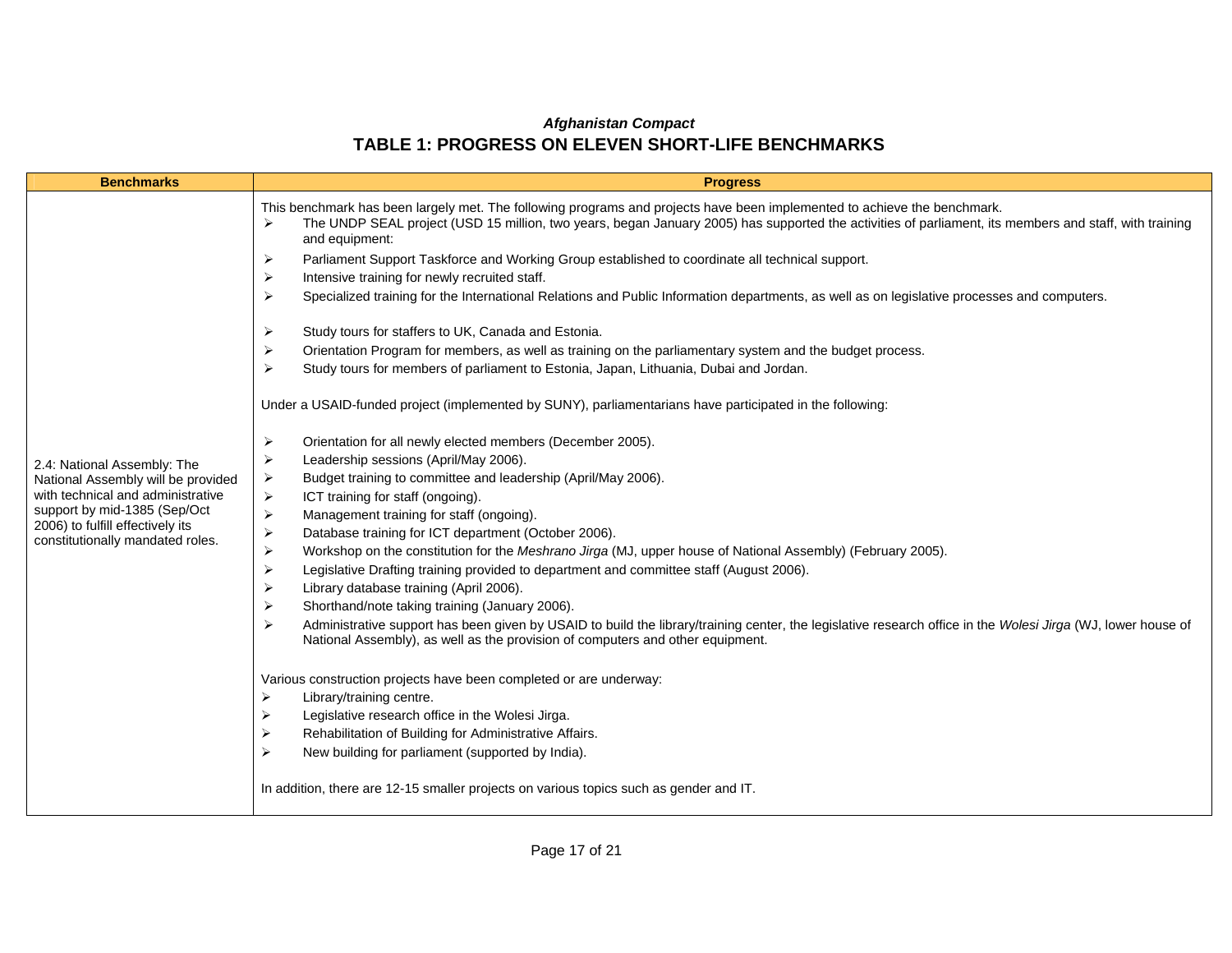| <b>Benchmarks</b>                                                                                                                                                                                                                                                                                                                                                                                                                                                                                                                                          | <b>Progress</b>                                                                                                                                                                                                                                                                                                                                                                                                                                                                                                                                                                                                                                                                                                                                                                                                                                                                                                                                                                                                                                                                                                                                                                                                                                                                                                                                                                                                                                                                                                                                                                                     |
|------------------------------------------------------------------------------------------------------------------------------------------------------------------------------------------------------------------------------------------------------------------------------------------------------------------------------------------------------------------------------------------------------------------------------------------------------------------------------------------------------------------------------------------------------------|-----------------------------------------------------------------------------------------------------------------------------------------------------------------------------------------------------------------------------------------------------------------------------------------------------------------------------------------------------------------------------------------------------------------------------------------------------------------------------------------------------------------------------------------------------------------------------------------------------------------------------------------------------------------------------------------------------------------------------------------------------------------------------------------------------------------------------------------------------------------------------------------------------------------------------------------------------------------------------------------------------------------------------------------------------------------------------------------------------------------------------------------------------------------------------------------------------------------------------------------------------------------------------------------------------------------------------------------------------------------------------------------------------------------------------------------------------------------------------------------------------------------------------------------------------------------------------------------------------|
| 2.7.3: Rule of Law: A Review and<br>reform of oversight procedures<br>relating to corruption, lack of due<br>process and miscarriage of justice<br>will be initiated by end 1385 (20<br>March 2007) and will be fully<br>implemented. By end 1389 (20<br>March 2011), reforms will<br>strengthen the professionalism,<br>credibility and integrity of key<br>institutions of the justice system<br>(the Ministry of Justice, the<br>judiciary, the Attorney General's<br>office, the Ministry of Interior and<br>the National Directorate of<br>Security). | The first target in this benchmark—one of four under Rule of Law—is the review and reform of oversight procedures related to corruption to be initiated by the end<br>of 2006. The following actions have been carried out in this regard:<br>The Office of the Attorney General has drafted a code of ethics, which contains Disciplinary Procedures for Prosecutors. AGO will strengthen its capacity<br>$\blacktriangleright$<br>to investigate and take action on cases brought through internal oversight mechanisms as well as external agencies such as the Afghanistan Independent<br>Human Rights Commission (AIHRC).<br>The Supreme Court is to establish a Judicial Service Advisory Board to comprehensively evaluate all aspects of judicial service, including<br>⋗<br>recommendations on judicial conduct and ethics, and enforcement procedures.<br>The Ministry of Justice will establish a committee to review all laws and regulations and identify areas of improvement, including a code of ethics and<br>≻<br>professional standards. To combat corruption, the MoJ has made plans to strengthen its Inspection Department to bring it in line with international<br>standards.                                                                                                                                                                                                                                                                                                                                                                                               |
| 2.8: Land Registration: A process<br>for registration of land in all<br>administrative units and the<br>registration of land titles will be<br>started for all major urban areas by<br>end 1385 (20 March 2007) and all<br>other areas by end 1387 (20 March<br>2009). A fair system for settlement<br>of land disputes will be in place by<br>end 1386 (20 March 2008).<br>Registration for rural land will be<br>underway by end 1386 (20 March<br>2008).                                                                                                | The first target for this benchmark - starting the process of registration of land and titles in urban areas by end of 2006 - has been approached from a broader<br>sectoral perspective to focus more on the requisite land policy and legal framework required to support a registration and dispute settlement process.<br>Progress towards this benchmark is as follows:<br>⋗<br>A property adjudication process prior to the formalization of tenure has been piloted in two districts of Kabul (7 and 13).<br>The creation of a Land Information System (LIS) database with key stakeholders (the Municipality, Court, Cadastre), has been initiated in Kabul.<br>⋗<br>Simplification of the registration process with the Supreme Court.<br>In 15 out of 34 provinces, Makhzans (property archives) have been reorganized and staff retrained in document management and security.<br>⋗<br>Modernization of cadastral activity to define property boundaries.<br>To ensure the development of land policies formulated through adequate consultative processes and approved by all relevant government authorities:<br>A draft land policy is currently being discussed and debated within the ANDS working group and feedback on the draft document has been submitted to it<br>⋗<br>by relevant ministries (including Agriculture and Urban Development).<br>Comparative analysis of land laws is being prepared by the ANDS Working Group.<br>⋗<br>A white paper on formalization of informal property rights was prepared and approved by the Ministry of Urban Development (MoUD).<br>⋗ |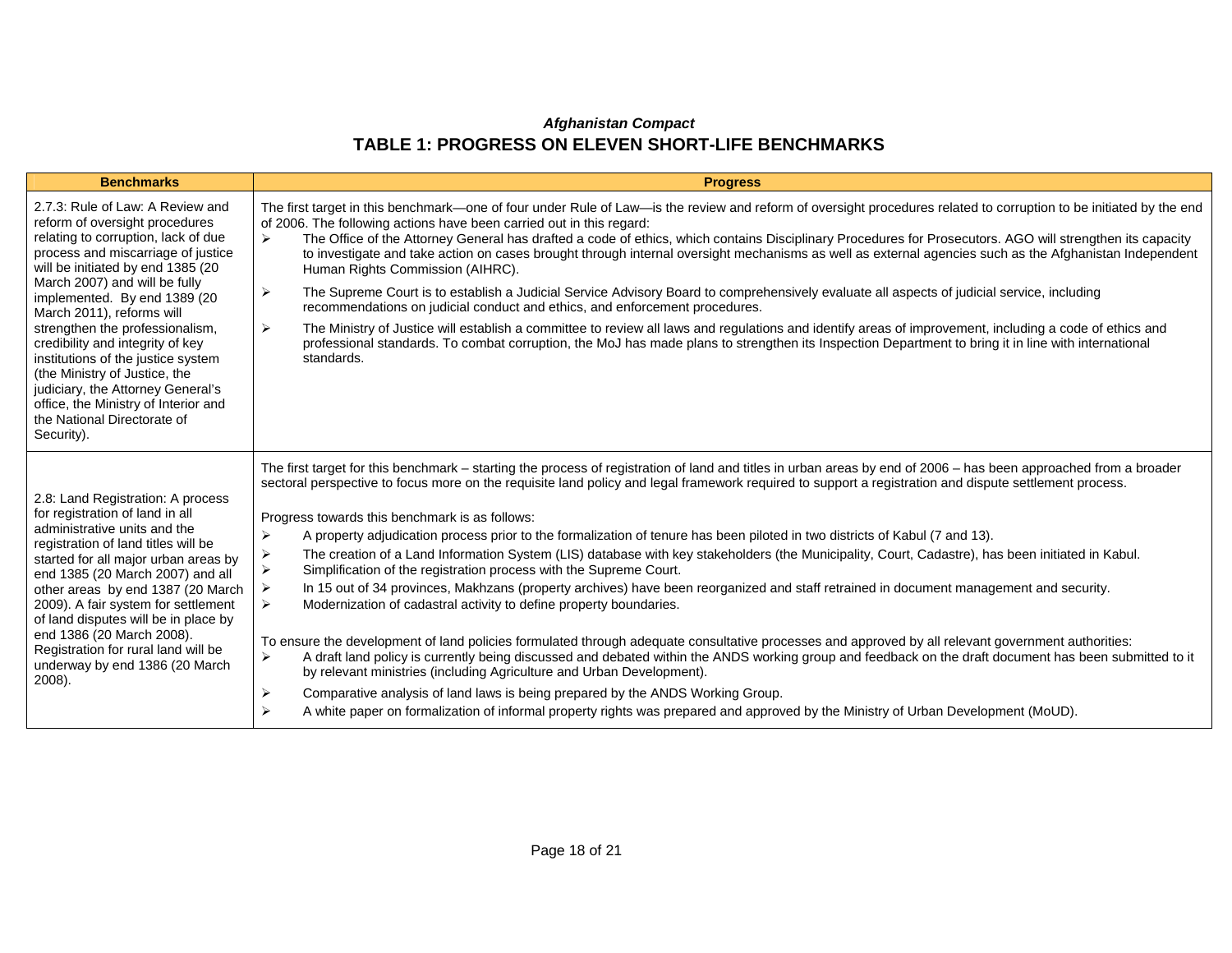| <b>Benchmarks</b>                                                                                                                                                                                                                                                                                                                                                                                    | <b>Progress</b>                                                                                                                                                                                                                                                                                                                                                                                                                                                                                                                                                                                                                                                                                                                                                                                                                                                                                                                                                                                                                                                                                                                                                                                                                                                                                                                                                                                                                                                                                                                                                                                                                                                                                                                                                                                                                                                                                                                  |
|------------------------------------------------------------------------------------------------------------------------------------------------------------------------------------------------------------------------------------------------------------------------------------------------------------------------------------------------------------------------------------------------------|----------------------------------------------------------------------------------------------------------------------------------------------------------------------------------------------------------------------------------------------------------------------------------------------------------------------------------------------------------------------------------------------------------------------------------------------------------------------------------------------------------------------------------------------------------------------------------------------------------------------------------------------------------------------------------------------------------------------------------------------------------------------------------------------------------------------------------------------------------------------------------------------------------------------------------------------------------------------------------------------------------------------------------------------------------------------------------------------------------------------------------------------------------------------------------------------------------------------------------------------------------------------------------------------------------------------------------------------------------------------------------------------------------------------------------------------------------------------------------------------------------------------------------------------------------------------------------------------------------------------------------------------------------------------------------------------------------------------------------------------------------------------------------------------------------------------------------------------------------------------------------------------------------------------------------|
| 3.4. Mining and Natural Resources:<br>An enabling regulatory environment<br>for profitable extraction of<br>Afghanistan's mineral and natural<br>resources will be created by end<br>1385 (20 March 2007), and by end<br>1389 (20 March 2011) the<br>investment environment and<br>infrastructure will be enhanced in<br>order to attract domestic and<br>foreign direct investment in this<br>area. | An enabling regulatory environment for the profitable extraction of Afghanistan's mineral resources will be created by mid-2007 and by end 2010 the investment<br>environment will be expected to attract domestic and foreign direct investment into the sector. Since 2003, the Ministry of Mines (MM) – in partnership with<br>various donors - has made great strides to assess and identify priority projects and develop programs that will assist the ministry in the transition from a state<br>owned enterprise focusing on production to a ministry which supports an enabling environment for the private sector and, furthermore, ensures regulation of that<br>sector. Achievement against the benchmark is as follows:<br>The Minerals Law was approved by GoA in July 2005.<br>$\blacktriangleright$<br>$\blacktriangleright$<br>The Hydrocarbons Law was approved by GoA in December 2005, but contains some shortcomings that need to be addressed.<br>$\blacktriangleright$<br>The Hydrocarbons Regulations have been drafted and reviewed y the Ministry of Justice but additional work is needed to address the above shortcomings.<br>$\blacktriangleright$<br>Regulations on the mineral law will be completed mid-2007                                                                                                                                                                                                                                                                                                                                                                                                                                                                                                                                                                                                                                                                                    |
| 3.5. Water Resource Management:<br>Sustainable water resource<br>management strategies and plans<br>covering irrigation and drinking<br>water supply will be developed by<br>end 1385 (20 March 2007), and<br>irrigation investments will result in at<br>least 30% of water coming from<br>large waterworks by end 1389 (20<br>March 2011).                                                         | Overall, the Ministry of Energy and Water (MoEW) considers that the first target of the water resource management (WRM) benchmark can be achieved by the<br>deadline of end-2006. The following achievements against the benchmark have been made:<br>The Strategic Policy Framework for the water sector has been approved by the Supreme Council for Water Sector.<br>$\blacktriangleright$<br>$\blacktriangleright$<br>Draft policies have been developed by MoEW on WRM, irrigation, urban water supply and sanitation, and rural water supply and sanitation, and are<br>currently in the process of approval by the Supreme Council.<br>$\blacktriangleright$<br>Institutional Development Plans for Water Management have been drafted.<br>Stage 1 of the Institutional Development Plans for the River Basin Agency have been drafted and are in preparation for submission to the Civil Service<br>$\blacktriangleright$<br>Commission.<br>$\blacktriangleright$<br>Ground Water Policy has been drafted.                                                                                                                                                                                                                                                                                                                                                                                                                                                                                                                                                                                                                                                                                                                                                                                                                                                                                                               |
| 4.3. Skills Development: A human<br>resource study will be completed by<br>end 1385 (20 March 2007). 150 000<br>men and women will be trained in<br>marketable skills through public and<br>private means by end 1389 (20<br>March 2011).                                                                                                                                                            | The first target in the benchmark - to complete a human resource study by end-2006 - will be met in July 2007. This is due to rigid procurement procedures -<br>including in the recruitment of services for highly specialized assignments. Progress towards the benchmark is as follows:<br>$\blacktriangleright$<br>A first bid for services was issued however due to poor and inadequate response, a second bid was required. This has been advertised in September<br>2006, however once again this has proven inadequate. Procurement process is on-going and it is anticipated it will be completed by November 2006.<br>$\blacktriangleright$<br>The contract for the study is expected to commence at the earliest by 1 February 2007.<br>Progress towards the second target in the benchmark - to train 150,000 men and women in marketable skills - is as follows:<br>$\blacktriangleright$<br>$\blacktriangleright$<br>1,935 trainees have successfully completed the training program in 1384. Forty-two per cent of the trainees were women and 10 per cent were persons<br>with disabilities.<br>$\blacktriangleright$<br>Evaluation of new proposals to be implemented in 2007 for the training of 7,000 individuals is underway.<br>Fulfillment of the second target of the benchmark will be contingent on the<br>Further progress towards this ambitious second target (2010) will require the accreditation and regulation of training providers to ensure training in marketable<br>skills so will be contingent on the identification of national training goals, priorities, standards and mechanisms, the development of a national policy on training<br>and the development of a national system for registering and accrediting training providers. Institutional development will also need to focus the establishment of<br>a National Vocational Education and training authority in Afghanistan. |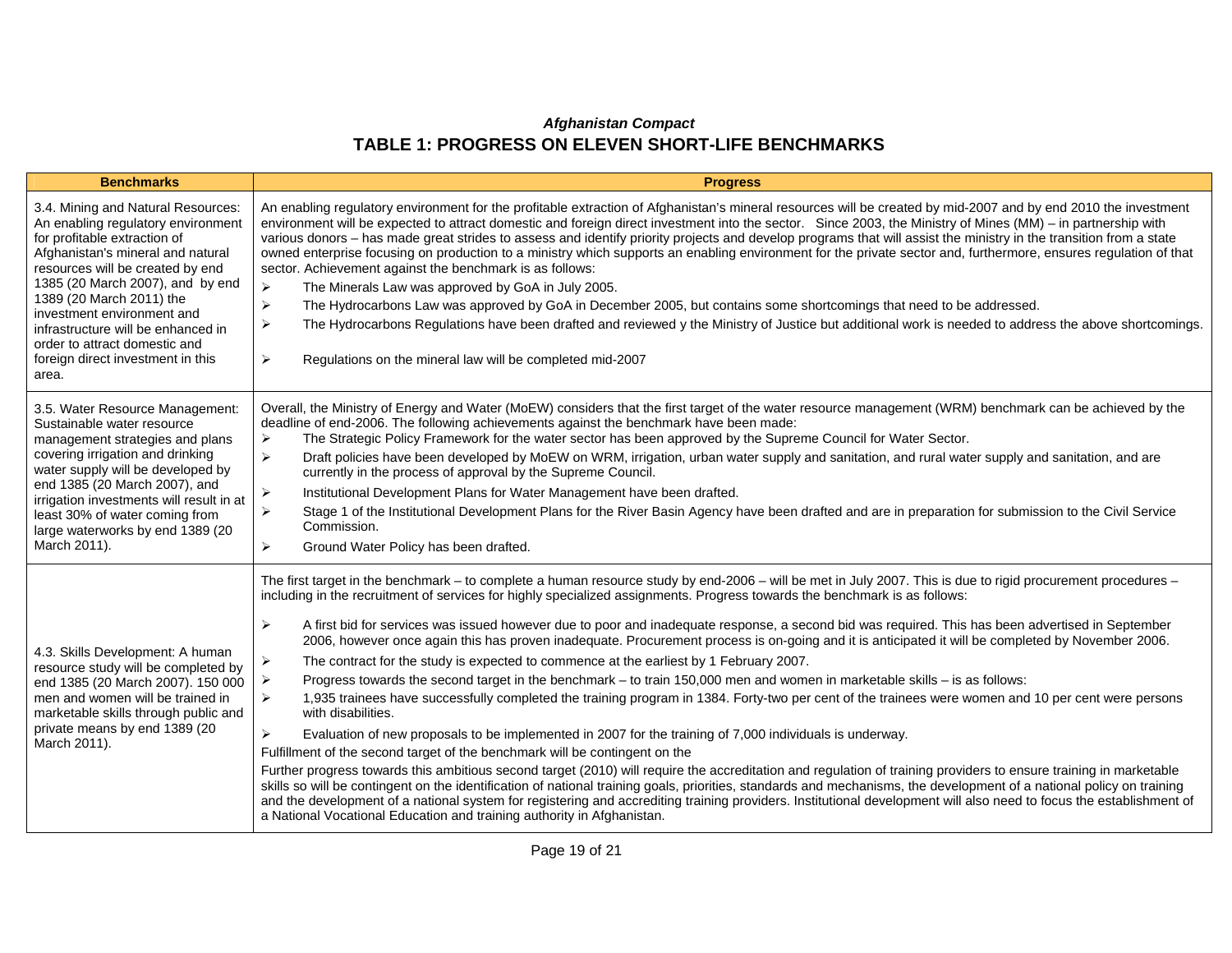| <b>Benchmarks</b>                                                                                                                                                                                                                                                                                                                                                                                                                                                                                                                         | <b>Progress</b>                                                                                                                                                                                                                                                                                                                                                                                                                                                                                                                                                                                                                                                                                                                                           |
|-------------------------------------------------------------------------------------------------------------------------------------------------------------------------------------------------------------------------------------------------------------------------------------------------------------------------------------------------------------------------------------------------------------------------------------------------------------------------------------------------------------------------------------------|-----------------------------------------------------------------------------------------------------------------------------------------------------------------------------------------------------------------------------------------------------------------------------------------------------------------------------------------------------------------------------------------------------------------------------------------------------------------------------------------------------------------------------------------------------------------------------------------------------------------------------------------------------------------------------------------------------------------------------------------------------------|
| 8.3. Private Sector: All legislation,<br>regulations and procedures related<br>to investment will be simplified and<br>harmonized by end 1385 (20 March<br>2007). All legislation, regulations<br>and procedures related to<br>investment will be implemented by<br>end 1386 (20 March 2008). New<br>business organization laws will be<br>tabled in the National Assembly by<br>end 1385 (20 March 2007). The<br>government strategy for divestment<br>of state-owned enterprises will be<br>implemented by end 1388 (20<br>March 2010). | Progress has been made to simplify and harmonize all legislation, regulations and procedures related to investments. To complete the benchmark by end of 1385<br>will require the redoubling of efforts.<br>Draft legislation has been prepared by Ministry of Commerce and Industries (MoCI) to simplify and harmonize legislation related to investment focusing on<br>10 key commercial laws (including two business organization laws).<br>Four of the 10 laws (Arbitration, Partnership, Corporation, and Mediation) have been reviewed in detail by the MoCI and have been submitted to the<br>Ministry of Justice (MoJ). Currently, the Contracts and Standards Laws are being reviewed by MoCl and are expected to be ready for submission to MoJ |
|                                                                                                                                                                                                                                                                                                                                                                                                                                                                                                                                           | by November 2006. The remaining laws should be ready for consideration by MoJ by the end of the year.<br>The Tagnin and MoCI have been jointly reviewing the four submitted laws. This process has been completed for the Partnership Law and is about to begin<br>for the Corporation Law, the two key business organization laws. These laws are expected to be ready for consideration by the Cabinet by the end of<br>October.                                                                                                                                                                                                                                                                                                                        |
|                                                                                                                                                                                                                                                                                                                                                                                                                                                                                                                                           | The process of reviewing implementing regulations and procedures for the commercial laws being prepared by MoCI is underway. This process will be<br>done in consultation with representatives from the private sector and other stakeholders. Recommendations on guidelines on relevant regulations and<br>procedures that reflect international best practice will be prepared for consideration by the government.                                                                                                                                                                                                                                                                                                                                     |
|                                                                                                                                                                                                                                                                                                                                                                                                                                                                                                                                           | Progress has also been made towards developing a government strategy for divestment of state-owned enterprises (SOEs) by end-2009:<br>Government has targeted 56 SOEs for divestment.                                                                                                                                                                                                                                                                                                                                                                                                                                                                                                                                                                     |
|                                                                                                                                                                                                                                                                                                                                                                                                                                                                                                                                           | Procedures for liquidation and for corporatization have been formulated for the proposed divestment of 56 SOEs including approval mechanisms by both<br>⋗<br>the SOE Evaluation Commission and the relevant Cabinet Minister.                                                                                                                                                                                                                                                                                                                                                                                                                                                                                                                             |
|                                                                                                                                                                                                                                                                                                                                                                                                                                                                                                                                           | Government has set itself a target of 15 divestments per year; the Cabinet of Ministers approved three proposals on 29 May 2006 and four other proposals<br>were approved by Cabinet on the 2 October 2006.                                                                                                                                                                                                                                                                                                                                                                                                                                                                                                                                               |
|                                                                                                                                                                                                                                                                                                                                                                                                                                                                                                                                           | Government is currently drafting the privatization policy for the divested SOE.                                                                                                                                                                                                                                                                                                                                                                                                                                                                                                                                                                                                                                                                           |